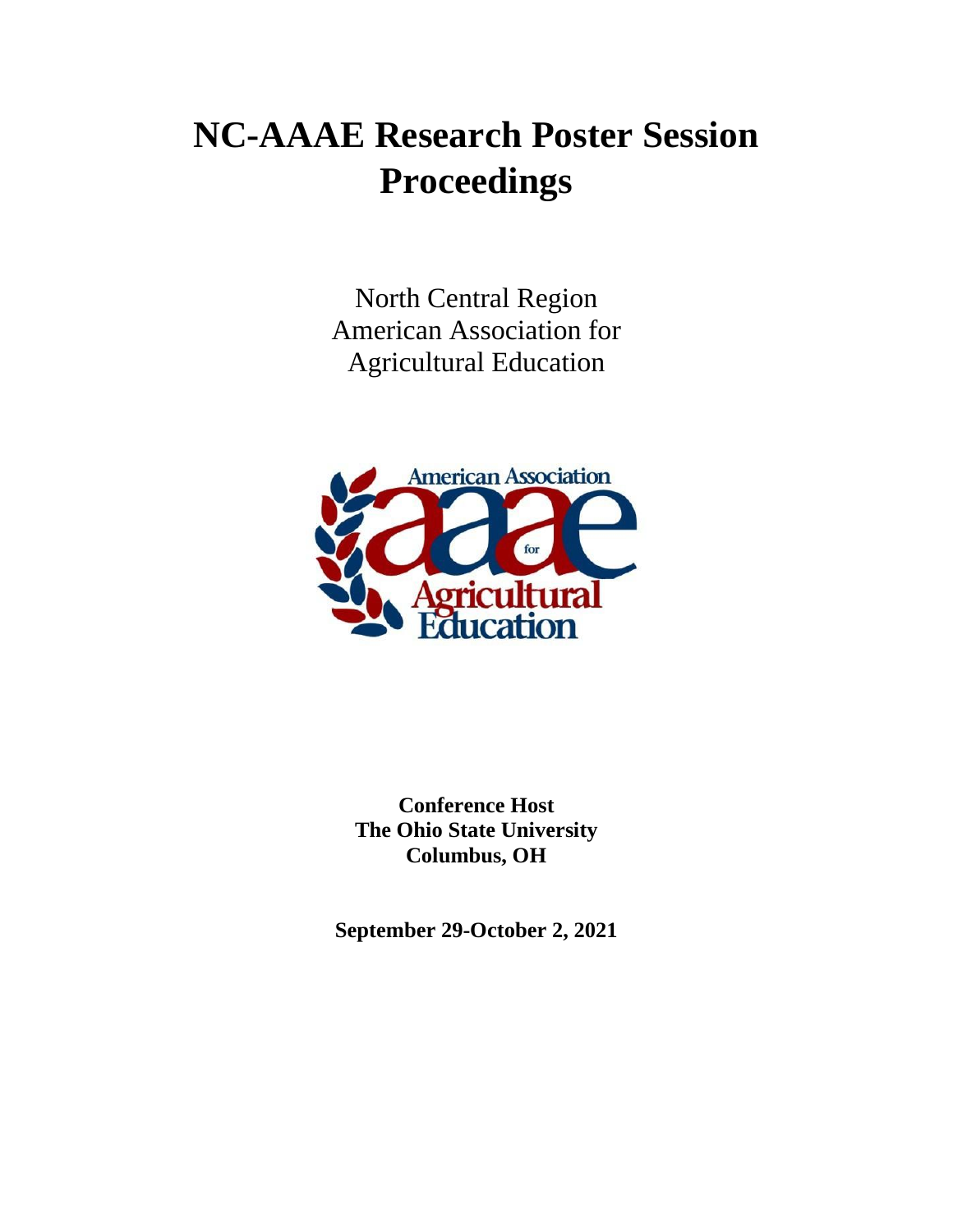## **Acknowledgements**

For this conference, 8 posters were accepted for the Research Poster Session, from fifteen manuscripts for an acceptance rate of 62%.

Special thanks to Dr. Laura Hasselquist and Dr. Annie Specht for all their guidance and efforts with the submission and review process. The following people generously and professionally donated their time to review poster abstracts. Without their commitment, the poster session would not be possible.

## *Research Manuscript Reviewers for 2021 AAAE North Central Region Research Conference*

Aaron J Giorgi; West Virgina University Adam Cletzer; University of Missouri Adam Marx; North Dakota State University Annie Specht; The Ohio State University Becky Haddad; University of Minnesota Gaea Hock; Kansas State University Hui-Hui Wang; Purdue University Mary Rodriguez; The Ohio State University Rama Radhakrishna; Penn State University Scott Smalley; Iowa State University Todd Higgins; Oklahoma State University Yu-Lun Wu; The Ohio State University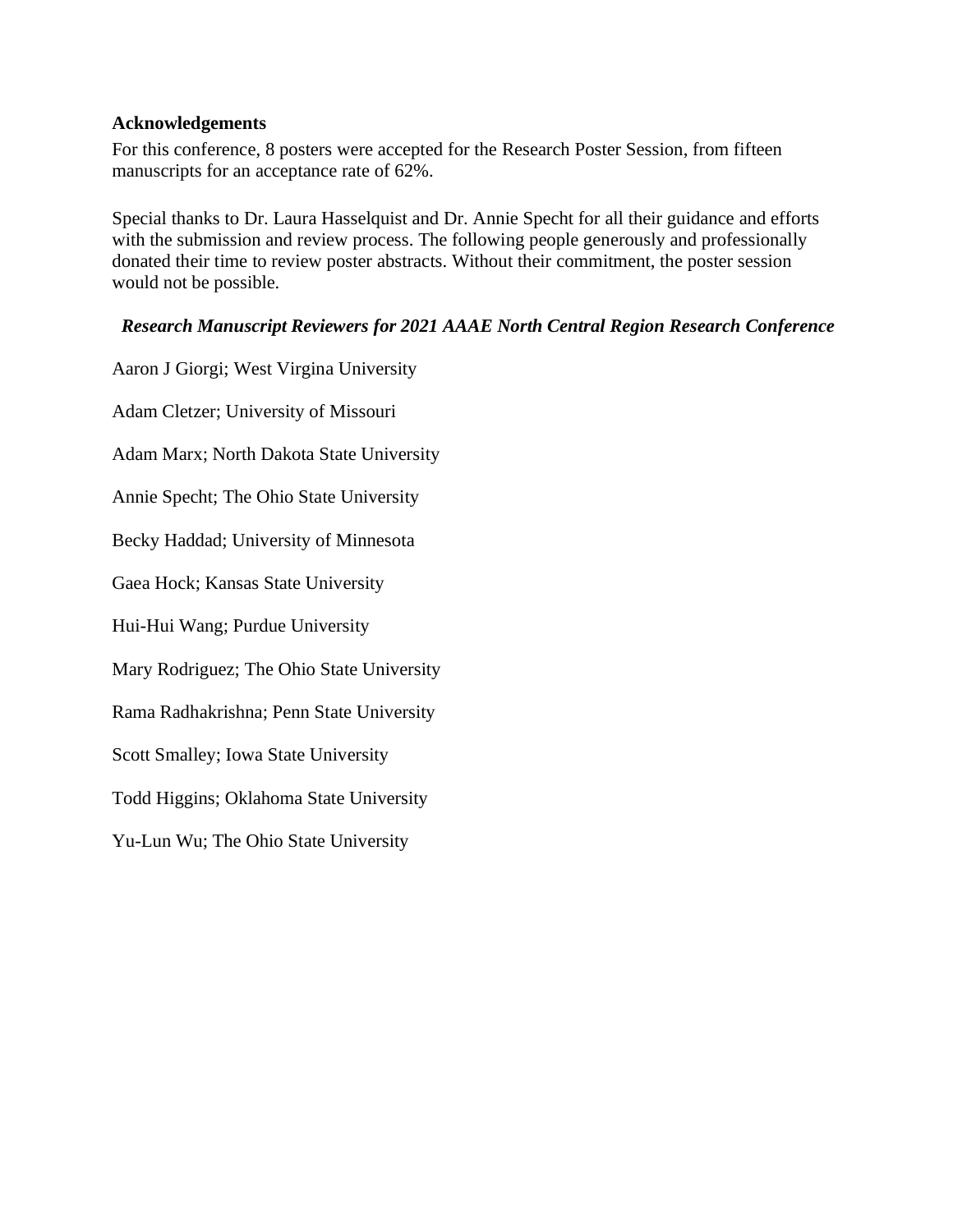## **Research Posters**

## **[Building Social Capital Through 4-H Participation](#page-3-0)**

*Sunny Arbogast, Laura Hasselquist*

**[Who's Involved and Who Isn't? A Demographic Study of Senior FFA Members](#page-6-0)** *Stephen M. McBride, Dr. B. Allen Talbert*

**[Insights into Impact: Evaluating Engagement in Adult Leadership Programming](#page-10-0)** *Aaron J. McKim, Jordan Burroughs, Ritchie H. Harrison*

**[Relationship between Farmers' Occupational Stress on Career Commitment in a Pandemic](#page-17-0) Context**

*Dr. Suzanna Windon, Carolyn Henzi*

**[Perceptions of Curriculum Availability for Career and Technical Education Teachers to](#page-20-0)  Teach Small Gas Engine Technology in Secondary Schools** *P. Troy White, Ryan Anderson, P. Ryan Saucier, Preston Byrd, Cassidy Leamon*

**[Improving Knowledge Gains by Utilizing Pre-Writing in an Honors Course](#page-25-0)** *Jean M. Drasgow, John D. Tummons, PhD., Jason L. Emmert, PhD.*

**Online Youth Global Learning Program: Educator Perceptions** *Carson Letot Dr. Laura Rice, Dr. Melanie Miller Foster, Thomas Gabel, Dr. Daniel Foster*

# **[Formative Evaluation of Mentoring Project Activities: Implications for Professional](#page-27-0)  Development and Evaluation Capacity Building**

*Mallen Marlowe, Rama Radhakrishna, Levon Esters, Neil Knobloch, DeEtra Young, Andres Zabala*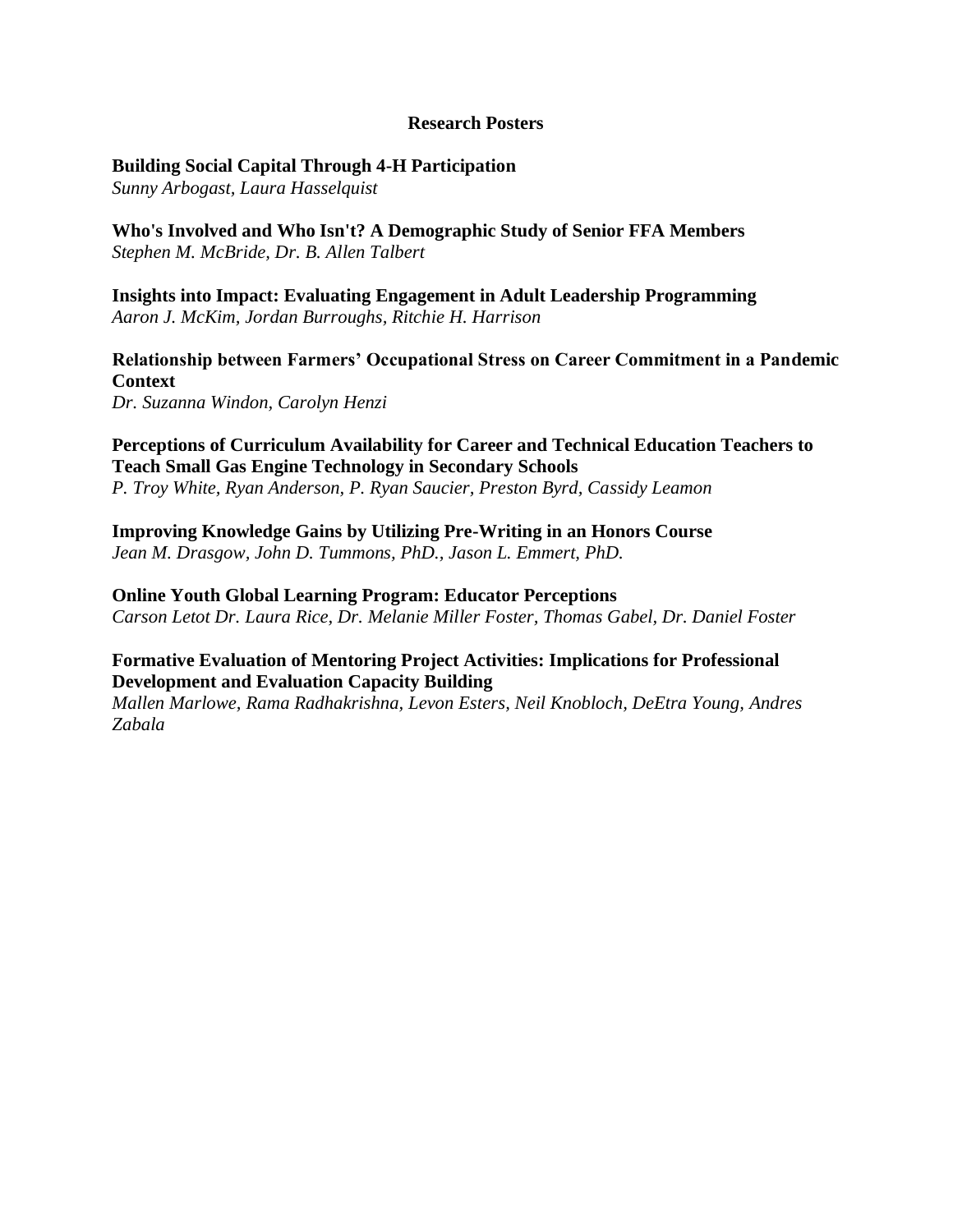# **Building Social Capital through 4-H Participation**

*Sunny Arbogast and Laura Hasselquist, South Dakota State University*

## **Introduction & Framework**

<span id="page-3-0"></span>Facilitated by Extension, 4-H programs are well known for having a positive impact in communities. When needs are identified, programs are established to meet those needs. As needs change, Extension continues to adapt, modify, and re-evaluate the efficacy of the programs. One area that Extension has taken a leading part in is diversity education and awareness. Extension programs established over the years have attempted to meet the needs of clients with disabilities. Despite the progress this inclusion movement has made, barriers to inclusion continue to be pervasive throughout all settings in the lives of individuals with disabilities. Research indicates that inclusion has a positive impact on the lives of individuals with disabilities and the larger society (Hicks-Monrore, 2011).

Research is continually conducted with respect to social capital and its relationship with positive youth development. The social benefits of the 4-H program are wide ranging as Kinsey (2013) states "[4-H] experiences have been known to build bridging and bonding forms of social capital between youth and adults and youth and their peers" (p. 61). However, there has not been a large amount of literature published on the experiences and perceptions of youth with disabilities regarding inclusion and social capital. This study seeks to examine inclusion and the acquisition of social capital through participation in the 4-H program by individuals with disabilities. Social capital served as the conceptual framework for this study and is commonly associated with community, relationships, networks, and affiliations between individuals (Enfield, 2008). Due to the focus on relationships and social networks, social capital can be hard to define. For this study, Putnam's (2000) definition of social capital was used "…social capital refers to connections among individuals – social networks and the norms of reciprocity and trustworthiness that arise from them" (p. 19).

## **Purpose, Objectives and Methods**

This study sought to examine inclusion and the acquisition of social capital through participation in the 4-H program. The central question for this study asked how did 4-H build social capital for youth with disabilities? The bound system (Stake, 1995) was 4-H alumni with disabilities. Due to the sensitive nature of the topic, a snowball sampling technique was used to recruit participants. A total of three adults from a Western state agreed to participate. The interviews used a semistructured format that took place via videoconference. They were recorded and transcribed to aid in data analysis. To help ensure trustworthiness member checking and an audit trail were utilized (Creswell, 2013).

## **Findings**

## **Theme 1: A Fulfilling Social Experience**

The participants shared stories and experiences of how 4-H participation allowed them to develop close friendships with individuals who share common interests. They described developing a larger social network that was instrumental in supporting them through the challenges of adolescence. They explained how the friends they had in 4-H were people that treated them as equals. One participant described his friends and leaders in 4-H as more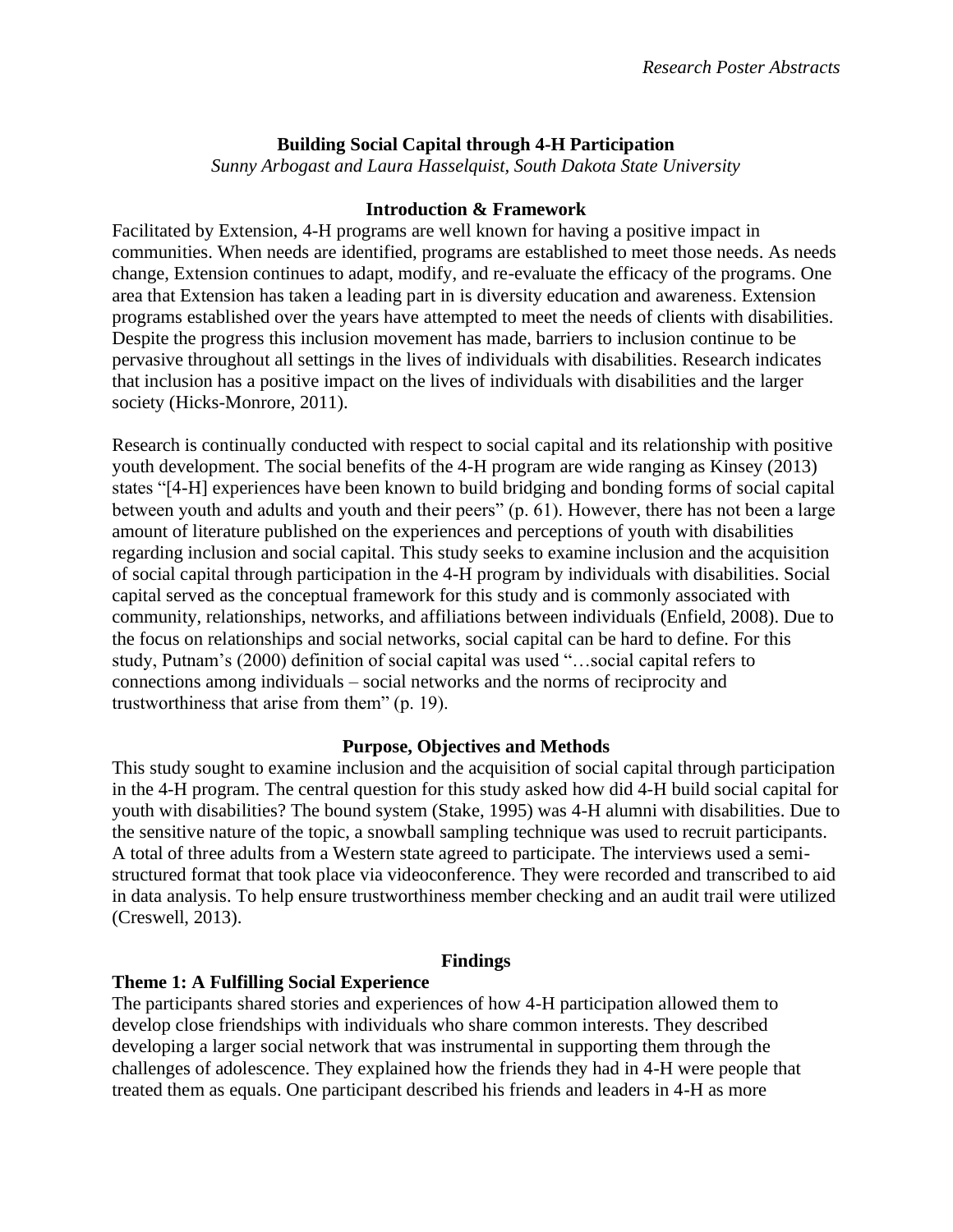"understanding and accepting", even calling his friends "family". Each of the participants shared stories of the activities they did with their friends in 4-H and recalled their 4-H experience with fondness. Talking about activities like trail rides, horse shows, and community service events they illustrated how "very close" to they were to their 4-H friends. While the bullying the participants experienced happened outside of the 4-H setting, it was their experiences within the organization that helped them feel accepted and supported. For one participant, her 4-H experience helped minimize bullying the school setting. She explained 4-H friends "stood up for me" against the bullies.

## **Theme 2: Novel Experiences**

From the perspective of the participants their time in 4-H offered them exposure to a variety of novel activities, experiences, and different social settings. Exposure was a key element to staying involved in 4-H, because they were given the opportunities to build life skills through the completion of projects and practice social skills, enabling them to develop meaningful relationships with many people – friends their own age and adults who helped them with their projects. They each had opportunities to be involved with a variety of social activities such as parades, county fairs, leadership conferences and even took on leadership roles. The social activities gave them exposure talking to different people in settings whether being judged in competitions, being interviewed by TV news reporters, sharing their 4-H experiences to advocate for 4-H involvement, or offering guidance to new members as they went through 4-H. They were taught the importance of working together with others and helping others in whatever way they could. For all the participants, the exposure to a variety of social settings helped them establish relationships with many people who helped them through their 4-H years and into their adult lives to become successful, goal-oriented adults.

# **Theme 3: Developing Confidence and Resiliency through Participation**

All the participants related they faced challenges growing up as youths with disabilities. 4-H taught them all to be more outgoing, advocate for themselves, and that their work and effort will be rewarded in the end. They relayed their 4-H activities helped them overcome challenges. The participants shared how 4-H involvement gave them confidence to speak in public, share their opinions, thus overcoming the challenge of learning to advocate for themselves One participant described 4-H as "a place where he could be himself" and feel confident in sharing his opinion. Although advocating for himself was a big challenge to overcome, eventually his confidence in himself and his abilities grew, a phenomenon experienced by other participants.

## **Discussion**

The participants found 4-H to be a fulfilling social experience that allowed them to develop social support networks with youth and adults (Kinsey, 2013; Putnam, 2000). That support extended beyond the club itself and into the school system and other aspects of their life. They valued the novel experiences to help expose them to new activities, ideas, and viewpoints which in turned help them gain confidence and skills in themselves and increase their social capital with their peers (Enfield, 2000; Kinsey, 2013). Inclusive youth organizations benefit all members involved (Hicks-Monrore, 2011), efforts should be made to encourage clubs to be inclusive for youth with disabilities. It allows them to build social capital and reap benefits for a lifetime. Resources to support youth with disabilities should be made available to local club leaders.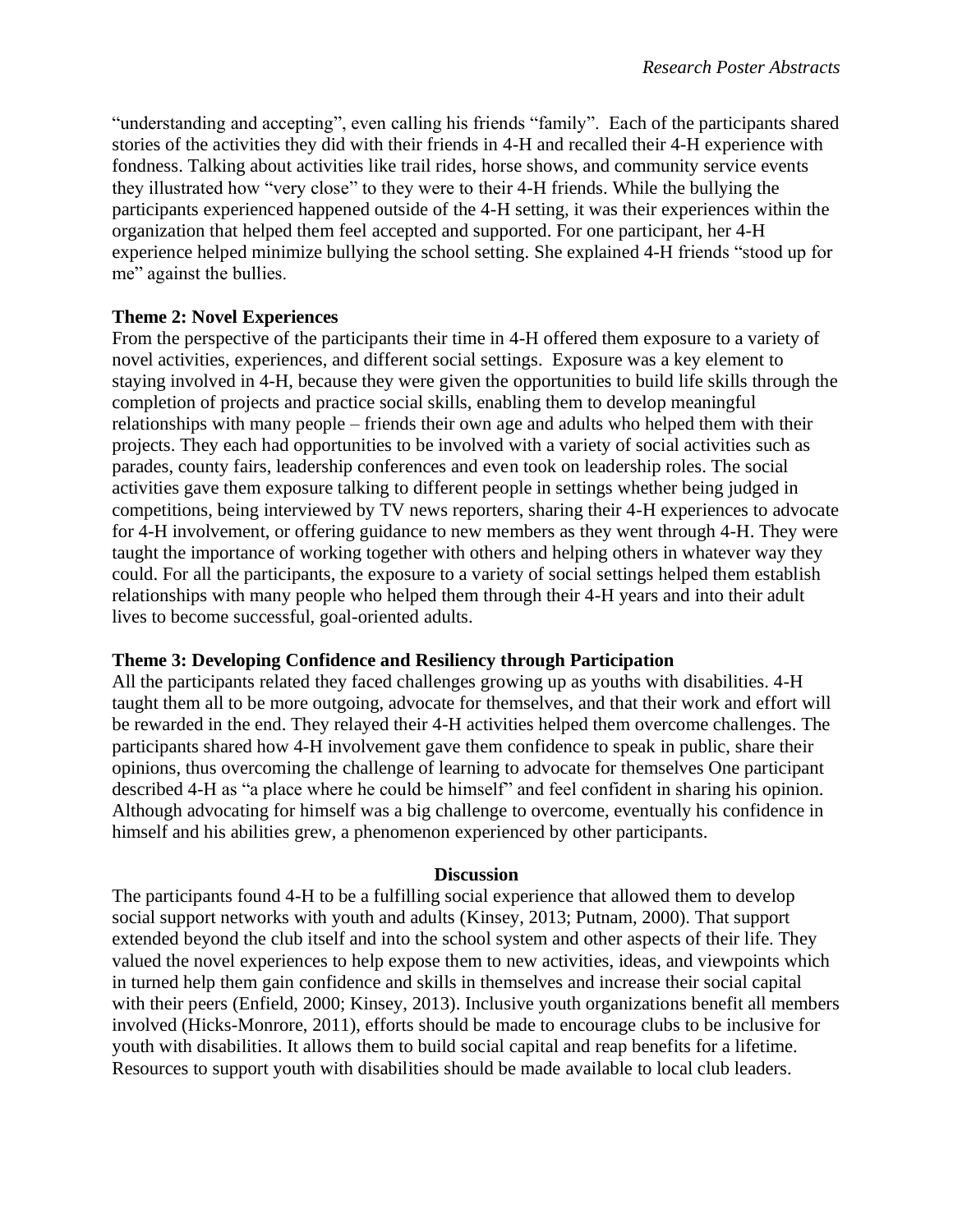Recommendations for research include exploring the perceptions of youth with disabilities about 4-H participation and describing any potential barriers they might face.

## **References**

- Creswell, J. W. (2013). *Qualitative inquiry & research design: Choosing among five approaches* (Third ed.). Sage.
- Enfield, R. (2008). Social capital and implications for positive youth development*. Monograph Center for Youth Development UC Davis*, 1-17.
- Hicks-Monroe, S. L. (2011). A reveiw of research on the educational benefits of the inclusive model of education for special education students. *Journal of the American Academy of Special Education Professionals*, *61*, 69
- Kinsey, S. (2013). Using multiple programming delivery modes to drive the development of social capital in 4-H participants. *New Directions for Youth Development, 2013* (138), 61-73.
- Putnam, R. D. (2000) *Bowling alone: The collapse and revival of American community*. Simon & Schuster.
- Stake, R. E. (1995). *The Art of case study research*. Sage.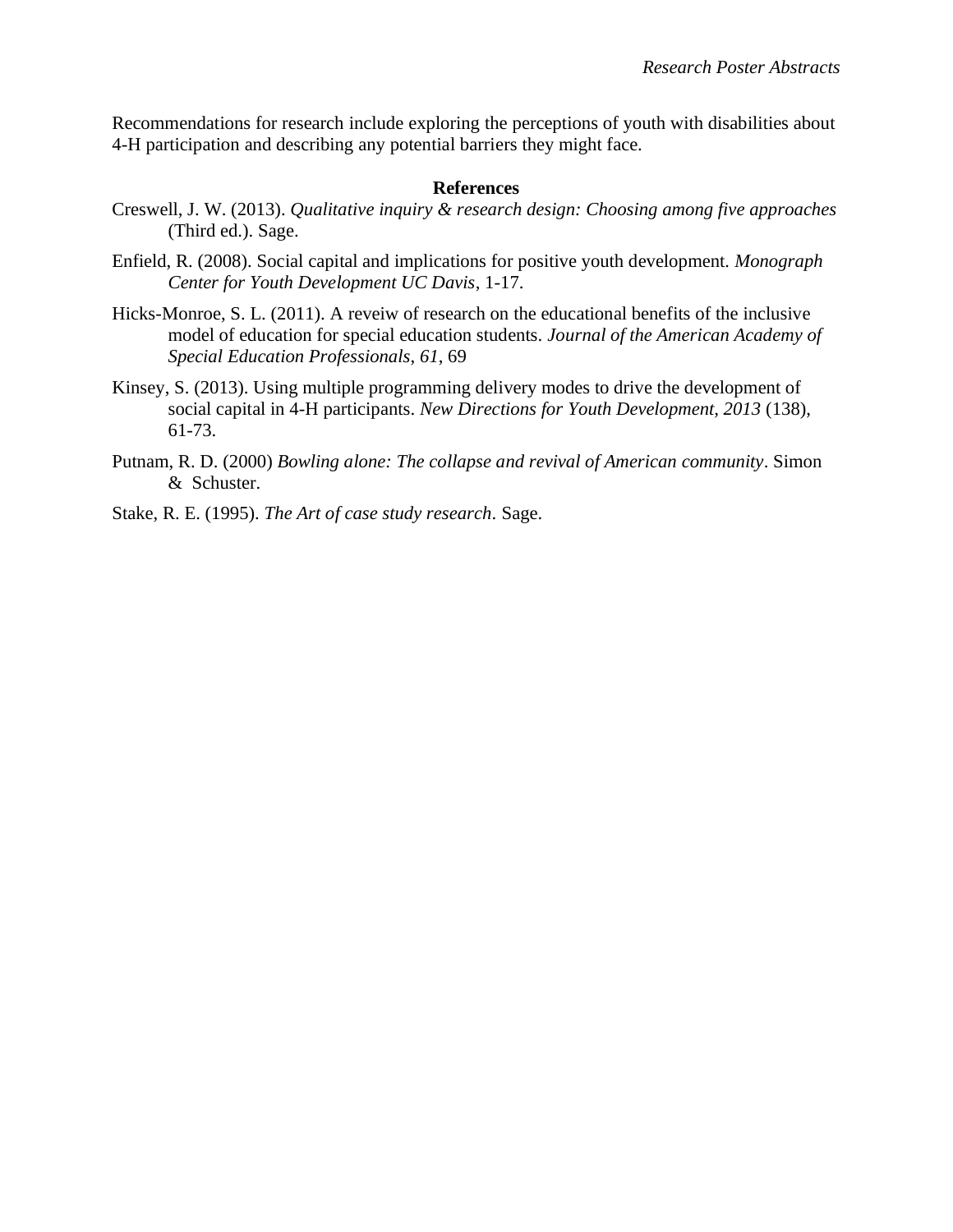### <span id="page-6-0"></span>**Who's Involved and Who Isn't? A Demographic Study of Senior FFA Members**

*Stephen M. McBride and Dr. B. Allen Talbert, Purdue University*

#### **Introduction**

Participation in the National FFA Organization (2021b) is a crucial component of the threecomponent model of school-based agricultural education (SBAE). Active involvement allows an individual member to obtain leadership development, personal growth, and career success. A record 760,113 members were enrolled in the organization as of 2020 (National FFA Organization, 2021c). Barriers to involvement must be identified to ensure all members have the opportunity to achieve the FFA's mission. This national descriptive study of 2020-2021 high school senior members of the National FFA Organization was conducted to identify how involved members of the National FFA Organization were on the chapter, district/area/region, state, and national levels. This addressed the AAAE Research Priority 4: Meaningful, Engaged Learning in All Environments.

#### **Theoretical Framework**

This study used Astin's (1984, 1999) Theory of Involvement as a framework to evaluate students' participation in the National FFA Organization. Astin's theory is rooted in five basic assumptions: (1) involvement requires the investment of mental and physical energy, (2) involvement is continuous and varies, (3) involvement may be quantitative and qualitative, (4) the level of involvement is directly related to the amount of development gained from being involved, and (5) involvement correlates with academic performance. Past studies have found benefits to involvement in student organizations (Astin, 1996; Cooper et al., 1994; Dugan, 2006; Ewing et al., 2008; Foreman & Retallick, 2013; Rubin et al., 2002; Velez et al., 2018). Additional studies have used Astin's Theory of Involvement as a theoretical framework to research the effects of involvement in high school student organizations (Case, 2010; Prophete, 2013; Rayfield et al, 2008; Rosch & Nelson, 2018; Simonsen et al., 2014; Wyble, 2009).

## **Methodology**

We used a descriptive research design with an online Qualtrics® survey to identify participants' FFA Involvement, Academic Success, and Demographics. We modified the FFA involvement section from Copeland's (2019) study to measure the type, duration, and level of involvement the participants had in the organization. The Academic Success section was also adapted from Copeland's study and measured self-reported GPA, post high school plans, and interest in postsecondary agricultural-related education. The Demographic section included ethnicity, age, gender identity, urban or rural classification, the receipt of free and reduced lunch as a measure of social economic status, internet access, and access to technological devices. The Purdue University Institutional Review Board gave approval to conduct the study. The study occurred in fall of 2020 with 1,528 respondents completing the online survey.

**FFA Involvement.** This section asked respondents to indicate their involvement in eight FFA events: officer positions, Leadership Development Events (LDE), Career Development Events (CDE), Agriscience Fair, conventions, leadership conferences or camps, FFA degrees, and the submission of proficiency awards. This questionnaire was modeled from similar scales used in previous Agricultural Education studies (Copeland, 2019; Dormody & Seevers, 1994; Smith et al., 2010; Wingenbach & Kahler, 1997). The respondents' total score was calculated by a numerical value assigned to the headings of no participation (0), chapter participation (1),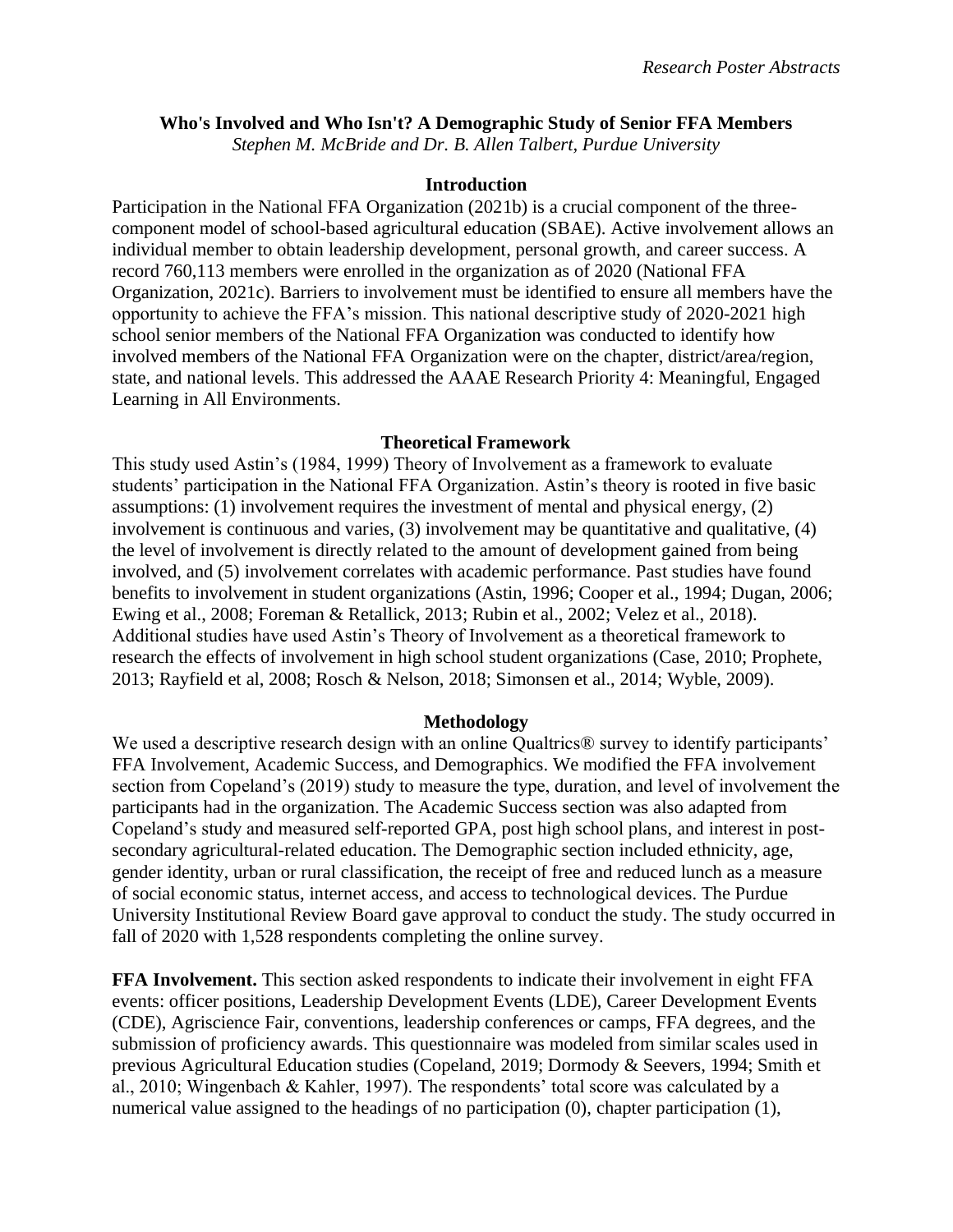district/area/region participation (2), state participation (3), and national participation (4) for each of the seven FFA events. Degree values were no participation (0), Discovery (1), Greenhand (2), Chapter (3), and State FFA Degree (4). Total scores could range from 0 to 76. Values for officer positions were zero to three, as high school seniors are ineligible for national officer positions. A total score of 0 indicted an FFA member who was Not Involved. A total score of 1-10 was defined as Lightly Involved indicating some chapter level involvement or mostly chapter level with one to two higher level participation activities possible. A total score of 11-30 was defined as Moderately Involved, a total score of 31-50 was defined as Actively Involved, and total score of 51-76 was defined as Substantially Involved. To obtain a score of at least 51, the FFA member would be involved in numerous state activities and one or more national activities. This FFA member would most likely also be extensively involved on the chapter and district levels as well.

#### **Findings**

Participants had a total mean involvement score of 18.7, indicating they were Moderately Involved. However, 6.4% of members had an involvement score of zero, with 75 participants indicating no participation in any of the eight involvement areas. Latinx and Black FFA members approached 20% reporting No Involvement. Members from Rural RUCA Classification had a higher score and those from Metropolitan had a lower. Female members had a higher score than Male. White members had a higher score. Members receiving free/reduced lunch had a lower score. Members with an "A" Overall GPA had a higher score and those with a "C" had a lower in the Slight Involvement category. Future plans involving Agriculture and 4- Year College had a higher FFA Involvement score.

#### **Conclusions, Implications, and Recommendations**

The results imply a rural, White, female, with an "A" GPA, not receiving free and reduced lunch, planning to attend a 4-year college and pursue Agriculture as a career has a higher involvement in FFA. The current study did not explore why such a composite demographic profile has a higher Involvement score. Viewing this conclusion through the theoretical framework's lens (Astin, 1984, 1996, 1999), FFA members whose involvement is continuous and varied and who see the value of that involvement are more likely to pursue higher levels of activity in the organization. Conversely, a lack of learning and professional development are barriers to participation and involvement. We recommend local FFA advisors and state level FFA leaders actively work to ensure FFA events and degree programs are inclusive and to encourage FFA members not fitting this profile to become more involved. We recommend National FFA and Agricultural Education leaders expeditiously implement the Agricultural Education for All efforts (National FFA Organization, 2021a).

Overall Mean FFA Involvement was Moderately Involved. However, when looked at by group, several approached Lightly Involved. Students from ethnic minority groups were more likely to have No Involvement. These findings are similar to that of Velez et al. (2018) who found that Black males were more involved in non-SBAE Career and Technical Student Organizations and that White females were 20% more likely to hold officer positions in SBAE Career and Technical Student Organizations. Focused, targeted efforts on local, state, and national levels must occur to actively involve FFA members from groups with low involvement.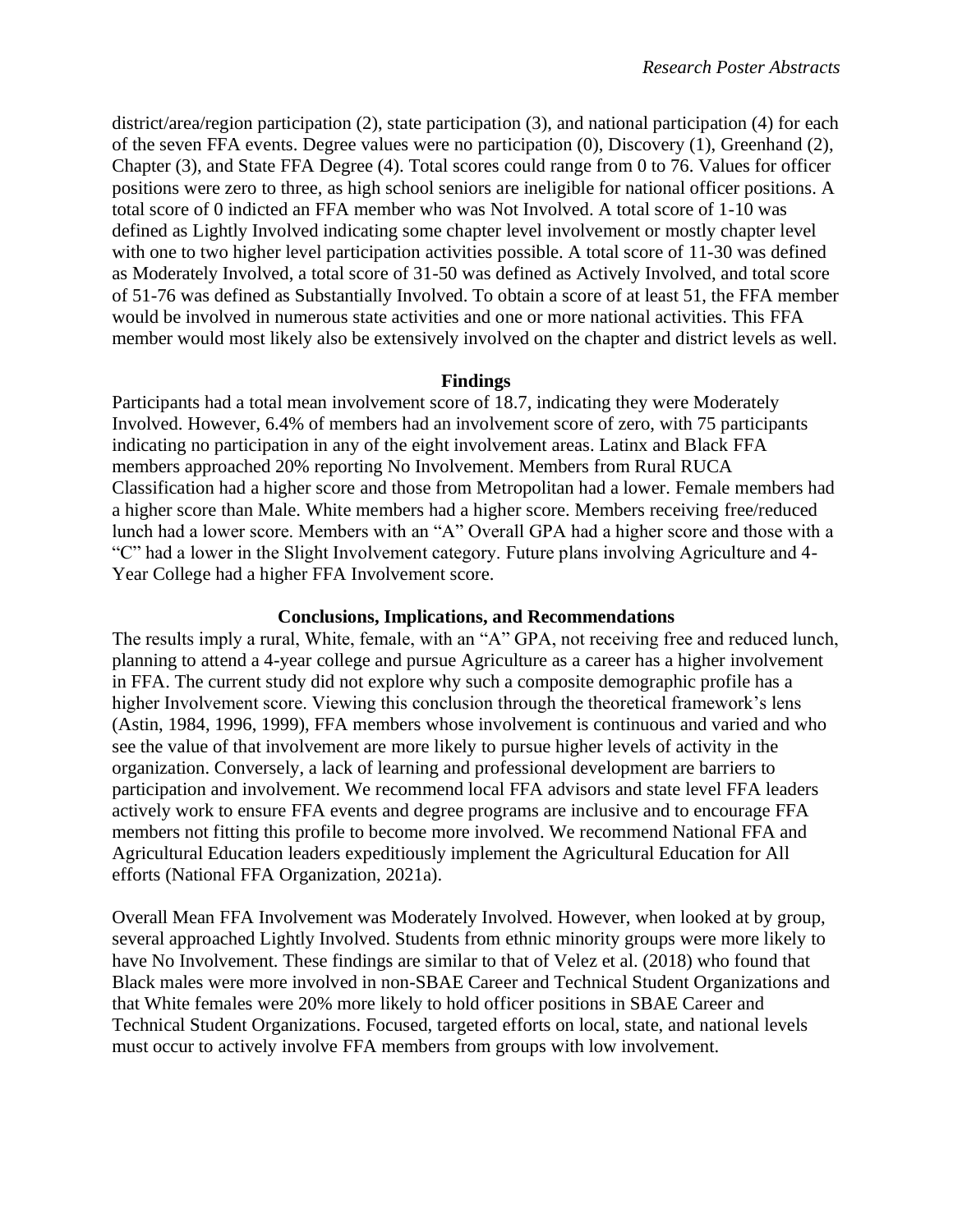#### **References**

- Astin, A. W. (1984). Student involvement: A developmental theory for higher education. *Journal of College Student Personnel, 25*(4), 297-308.
- Astin, A. W. (1996). Involvement in learning revisited: Lessons we have learned. *Journal of College Student Development, 37*(2), 123-134.
- Astin, A. W. (1999). Student involvement: A developmental theory for higher education. *Journal of College Student Personnel, 40*(5), 518-529.
- Case, K. F. (2010). *A gendered perspective on the predictors of student involvement in collegiate clubs and organizations* (Publication No. 756252707) [Doctoral dissertation, Azusa Pacific University]. ProQuest Dissertations and Theses Global.
- Cooper, D. L., Healy, M. A., & Simpson, J. (1994). Student development through involvement: Specific changes over time. *Journal of College Student Development, 35*(2), 98-102.
- Copeland, B. (2019). *Exploring the employability skills and academic success of the National FFA membership* [Master's thesis, Purdue University]. https://doi.org/10.25394/PGS.8006672.v1
- Dormody, T. J., & Seevers, B. S. (1994). Participation of FFA members in leadership development activities: A tri-state study. *Journal of Agricultural Education, 35*(4), 42-48. https://doi.org/10.5032/jae.1994.04042
- Dugan, J. P. (2006). Involvement and leadership: A descriptive analysis of socially responsible leadership. *Journal of College Student Development, 47*(3), 335–343. https://doi.org/10.1353/csd.2006.0028
- Ewing, J. C., Bruce, J. A., & Ricketts, K. G. (2008). Effective leadership development for undergraduates: How important is active participation in collegiate organizations? *Journal of Leadership Education, 7*(3), 118-131. https://doi.org/10.12806/V7/I3/RF3
- Foreman, E. A., & Retallick, M. S. (2013). Using involvement theory to examine the relationship between undergraduate participation in extracurricular activities and leadership development. *Journal of Leadership Education, 12*(2), 56-73. https://doi.org/10.12806/V12/I2/R4
- National FFA Organization. (2021a). *Agricultural education for all: Your frequently asked questions.* https://www.ffa.org/ag-ed-for-all/
- National FFA Organization. (2021b). *The agricultural education mission.*  https://www.ffa.org/agricultural-education/
- National FFA Organization. (2021c). *FFA history: About FFA.* https://www.ffa.org/ffa-history/
- Prophete, K. S. (2013). *How race, gender, and pell status affect the persistence and degree attainment rates of dual enrollment students* (Publication No. 3576258) [Doctoral dissertation, Florida Atlantic University]. ProQuest Dissertations and Theses Global.
- Rayfield, J., Compton, K., Doerfert, D., & Akers, C. (2008). Factors that influence the decision to participate in youth organizations in rural high schools in three states. *Journal of Agricultural Education*, *49*(4), 83-95. https://doi.org/10.5032/jae.2008.04083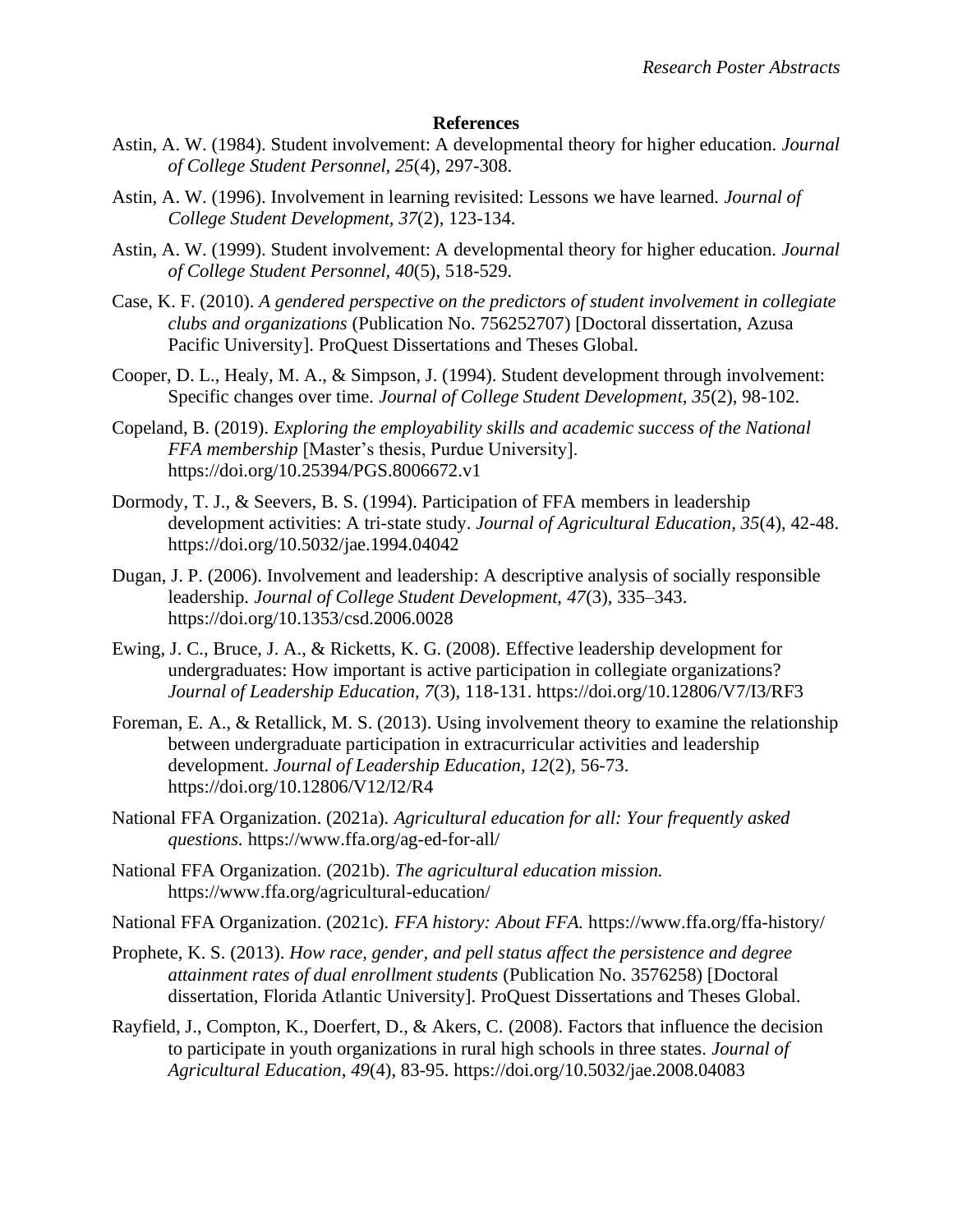- Rosch, D. M., & Nelson, N. E. (2018). The differential effects of high school and collegiate student organization involvement on adolescent leader development. *Journal of Leadership Education*, *17*(4). https://doi.org/10.12806/V17/I4/R1
- Rubin, R. S., Bommer, W. H., & Baldwin, T. T. (2002). Using extracurricular activity as an indicator of interpersonal skill: Prudent evaluation or recruiting malpractice? *Human Resource Management, 41*(4), 441-454. https://doi.org/10.1002/hrm.10053
- Simonsen, J. C., Velez, J. J., Foor, R. M., Birkenholz, R. J., Foster, D. D., Wolf, K. J., & Epps, R. B. (2014). A multi-institutional examination of the relationships between high school activity involvement and leadership characteristics. *Journal of Agricultural Education 55*(1), 200-214. https://doi.org/ 10.5032/jae.2014.01200
- Smith, A. R., Garton, B. L., & Kitchel, T. J. (2010). Beyond mere enrollment: Level of youth organization participation as a predictor of collegiate academic success and retention. *Journal of Agricultural Education, 51*(2), 24-35. https://doi.org/10.5032/jae.2010.02024
- Velez, J. J., Clement, H. Q., & McKim, A. J. (2018). National participation in school-based agricultural education: Considering ethnicity, sex, and income. *Journal of Agricultural Education, 59*(1), 189-203. https://doi.org/10.5032/jae.2018.01189
- Wingenbach, G. J., & Kahler, A. A. (1997). Self-perceived youth leadership and life skills of Iowa FFA members. *Journal of Agricultural Education, 38*(3), 18-27. https://doi.org/10.5032/jae.1997.03018
- Wyble, J. E. (2009). *High school sophomores' perceptions of the role of extra-curricular activities as preparation for college admission*. [Doctoral dissertation, University of South Mississippi]. Aquila Digital Repository. https://aquila.usm.edu/dissertations/1100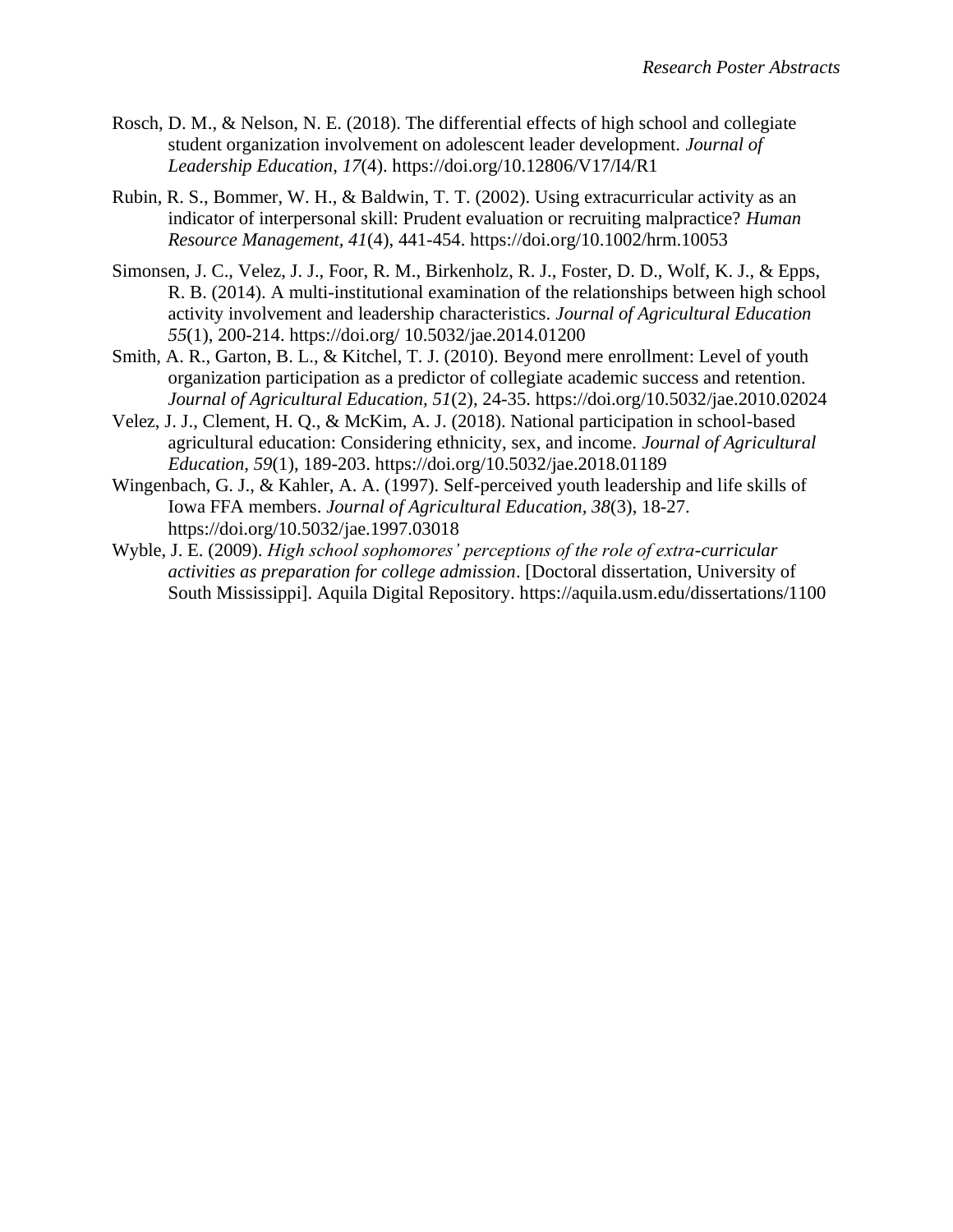# <span id="page-10-0"></span>**Insights into Impact: Evaluating Engagement in Adult Leadership Programming**

*Aaron J. McKim, Jordan Burroughs, and Ritchie H. Harrison, Michigan State University*

## **Introduction**

The ever-changing complexity of agriculture, food, and natural resources (AFNR) necessitates leaders who combine (a) knowledge of AFNR systems, (b) diverse professional relationships, and (c) the abilities required to create positive change (Kaufman et al., 2010). Agricultural leadership education seeks to develop these attributes among individuals at varying age and ability levels (Velez et al., 2015); however, in this study, we focused on an agricultural leadership program serving AFNR industry professionals in Michigan. Specifically, our aim was to detail the perceived leadership abilities of alumni from the Great Lakes Leadership Academy (GLLA) as well as the impact respondents perceived the program had on their leadership abilities. Findings from this research provide insights into the role adult leadership programming plays in empowering leaders with the abilities required to positively impact AFNR systems. In addition, the formation of a *leadership impact factor* within the current study serves as a model for program facilitators in leadership education seeking insights into the impact of their programming on participants.

## **Literature Review and Theoretical Framework**

Recent research identifies the most common characteristics of participants within adult AFNR leadership programming (Lamm et al., 2020). Findings suggest participants are most likely to be male, between the ages of 50 and 59, and White. Further, participants are most likely to possess a bachelor's degree as their highest level of education and work full time in a managerial or executive position within a private/for profit business. Lamm et al. (2019) also explored leadership self-evaluations of adult AFNR leadership program participants, finding the average self-evaluation score to be 3.75 for males and 3.74 for females with a maximum possible score of 5.00. Data from this research also suggest self-evaluations of leadership increase with age as well as professional rank (i.e., nonsupervisory role; manager; owner, CEO, or president). In total, these studies provide valuable insights into who participates in adult AFNR leadership programs as well as an introductory snapshot of programmatic impact; however, more detailed information regarding the impact of these programs is needed to inform changes at the local program level.

The theoretical framework for this research is the Ecological Systems Theory (Bronfenbrenner, 2005). This theory illuminates the interaction between individuals and a hierarchy of systems which influence individuals. This perspective informs our focus on investigating the perceived leadership abilities of individuals as well as their perception of the impact of previously engaging in GLLA. For this study, the systems of interest within the theory were the person (i.e., program alumni), microsystem (i.e., direct program engagement), and mesosystem (i.e., indirect environment of the program).

# **Purpose and Objectives**

The purpose of this research was to gain insights into the role of adult AFNR leadership programming on the leadership abilities of professionals by exploring the leadership skills and programmatic impact perceived by alumni of GLLA. To accomplish this purpose, the following research objectives were developed: (a) describe the leadership abilities perceived by GLLA alumni, (b) describe the impact of GLLA perceived by alumni, (c) establish and evaluate a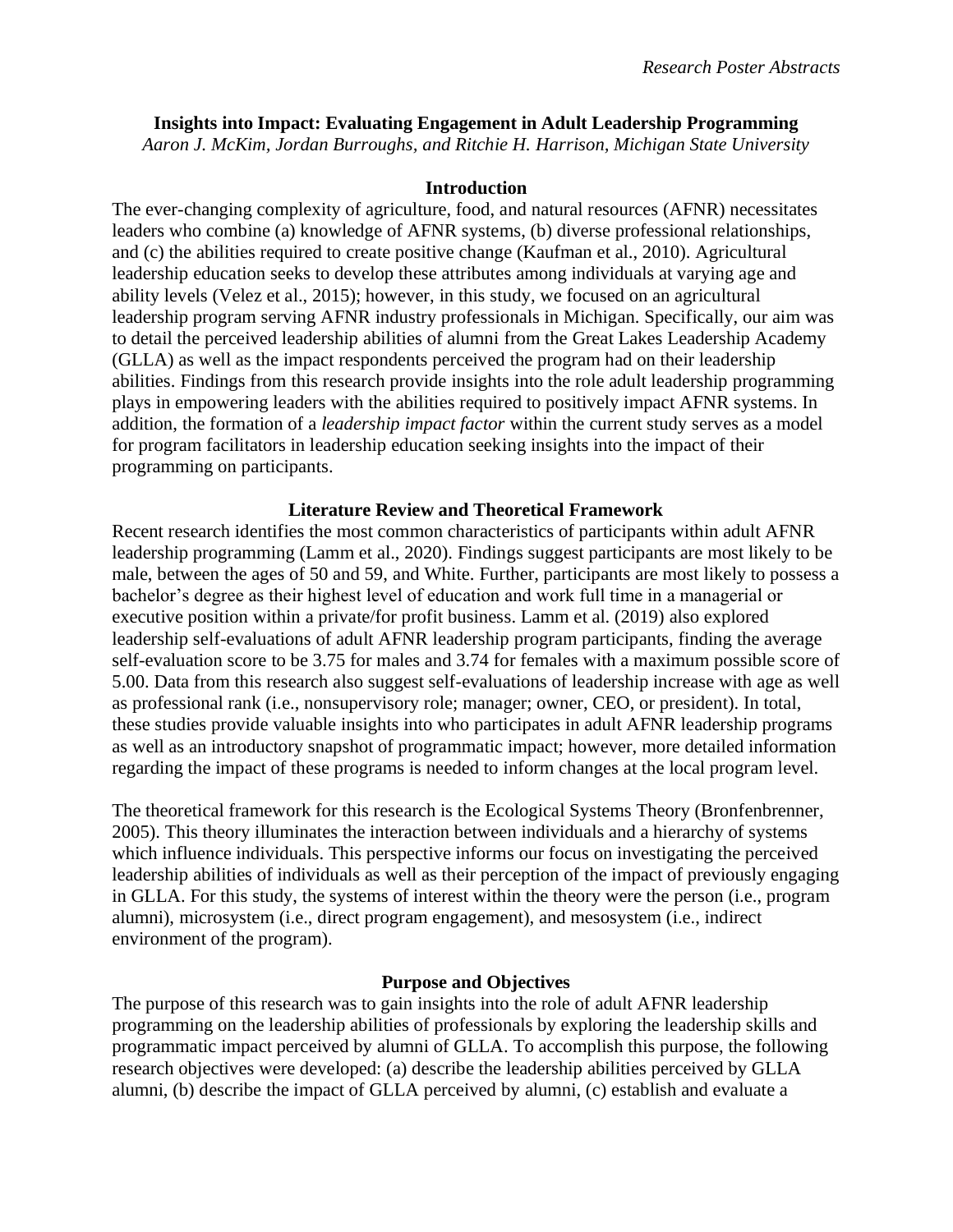leadership impact factor which combines perceived leadership abilities and perceived programmatic impact.

## **Methods**

This research was completed using survey research methods. The data collected are part of a larger research project exploring leadership development as a product of engaging in adult AFNR leadership programming.

## **Population, Sample, and Data Collection**

The population for this research included GLLA alumni who completed the program between 2015 and 2019, which included a total of 159 individuals (*N* = 159). Data were collected via a Qualtrics survey sent a maximum of four times to program alumni in April and May of 2021. A \$5 Amazon gift card was provided as an incentive for completing the survey. A total of 77 responses were received, yielding a 48.43% response rate.

## **Instrumentation**

The instrument included six leadership constructs of items in which individuals were asked to rate their current ability (i.e., "how would you currently rate your skill in this area") from 1 (*Very Low*) to 5 (*Very High*). In addition, individuals were asked to rate the impact of GLLA (i.e., what impact did GLLA have on your current ability") from 1 (*No Impact*) to 5 (*Very Large*) on all items. Items within each construct were developed by the research team to align with the objectives of the program (see Table 1).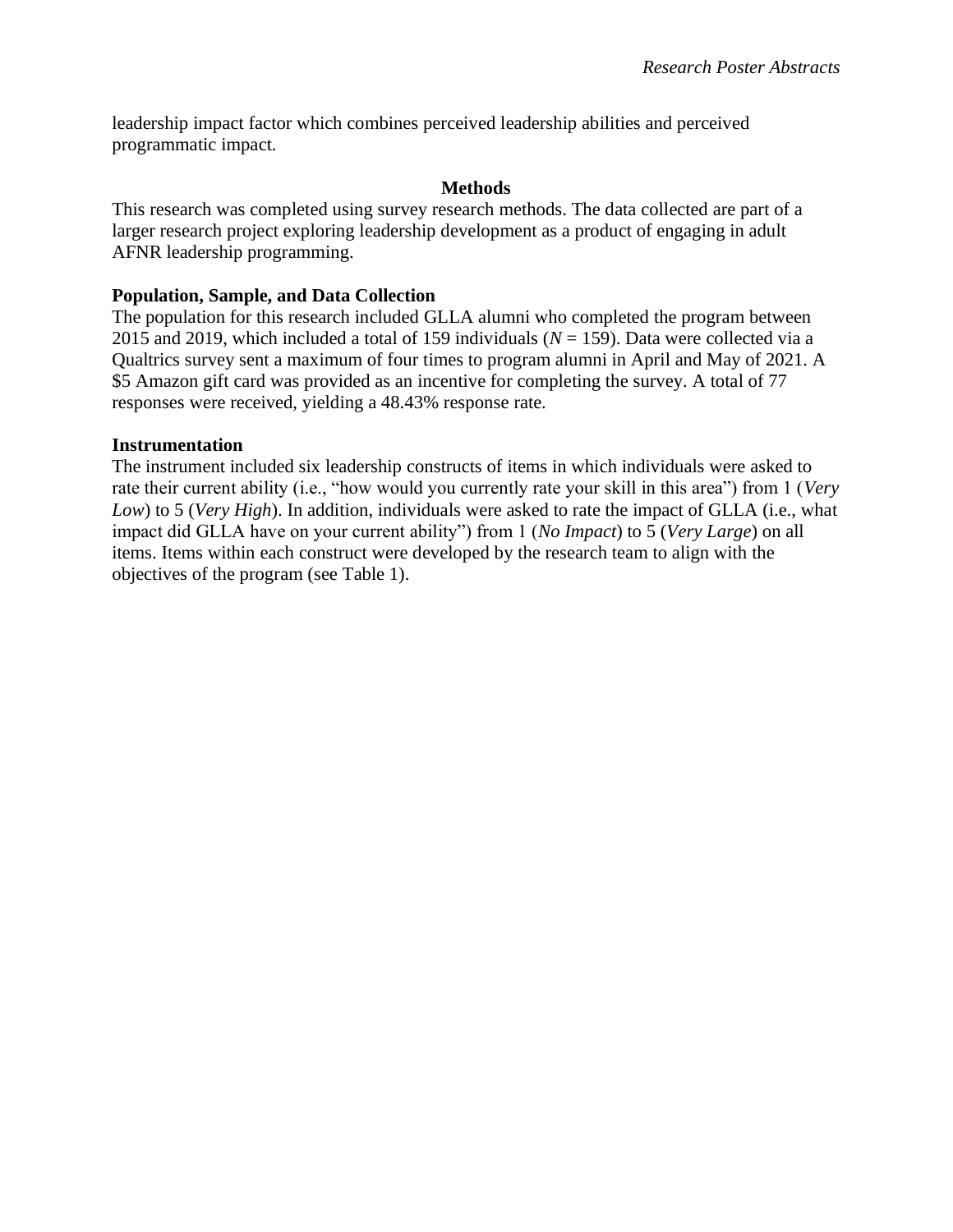## Table 1

|                            |                                                               |       |                                                                  | Reliability |        |
|----------------------------|---------------------------------------------------------------|-------|------------------------------------------------------------------|-------------|--------|
| Construct                  | Description                                                   | Items | Example Item                                                     | Ability     | Impact |
| Collaboration              | <b>Building</b><br>relationships<br>through<br>communication. | 8     | Listening to opinions<br>that differ from my own.                | .76         | .82    |
| Emotional<br>Resilience    | Maintaining a<br>healthy identity<br>while leading.           | 8     | Using mindfulness<br>practices to achieve<br>personal balance.   | .84         | .91    |
| Empowerment                | Supporting others<br>lead via inclusive<br>interactions.      | 8     | Promoting the<br>leadership development<br>of others.            | .88         | .89    |
| Reflective<br>Application  | Enacting leadership<br>in alignment with<br>best practices.   | 7     | Making meetings<br>inclusive for all<br>participants.            | .83         | .89    |
| Skill<br>Development       | Developing new<br>skills as a leader.                         | 12    | Identifying opportunities<br>for sustained leadership<br>growth. | .90         | .95    |
| Perspective<br>Development | Developing new<br>perspectives as a<br>leader.                | 11    | Being aware of my own<br>emotions as they occur.                 | .86         | .93    |

*Note.* Abilities and impact reliabilities calculated post-hoc.

A panel of experts in leadership education, including six faculty in leadership education from three institutions with experience in social science research methods, evaluated the survey for face and content validity. Feedback from the panel led to changes which increased the validity of constructs. Reliabilities were calculated post-hoc and are reported in Table 1.

## **Data Analysis**

For research objective one, an average and standard deviation were calculated for the six ability constructs. Similarly, for objective two, an average and standard deviation were calculated for the six impact constructs. For objective three, a leadership impact factor was calculated by multiplying reported ability level by perceived program impact for each construct item, then averaged across participants for each construct. For interpretation, larger impact factors suggest the program played a more significant role in developing high perceived abilities among participants.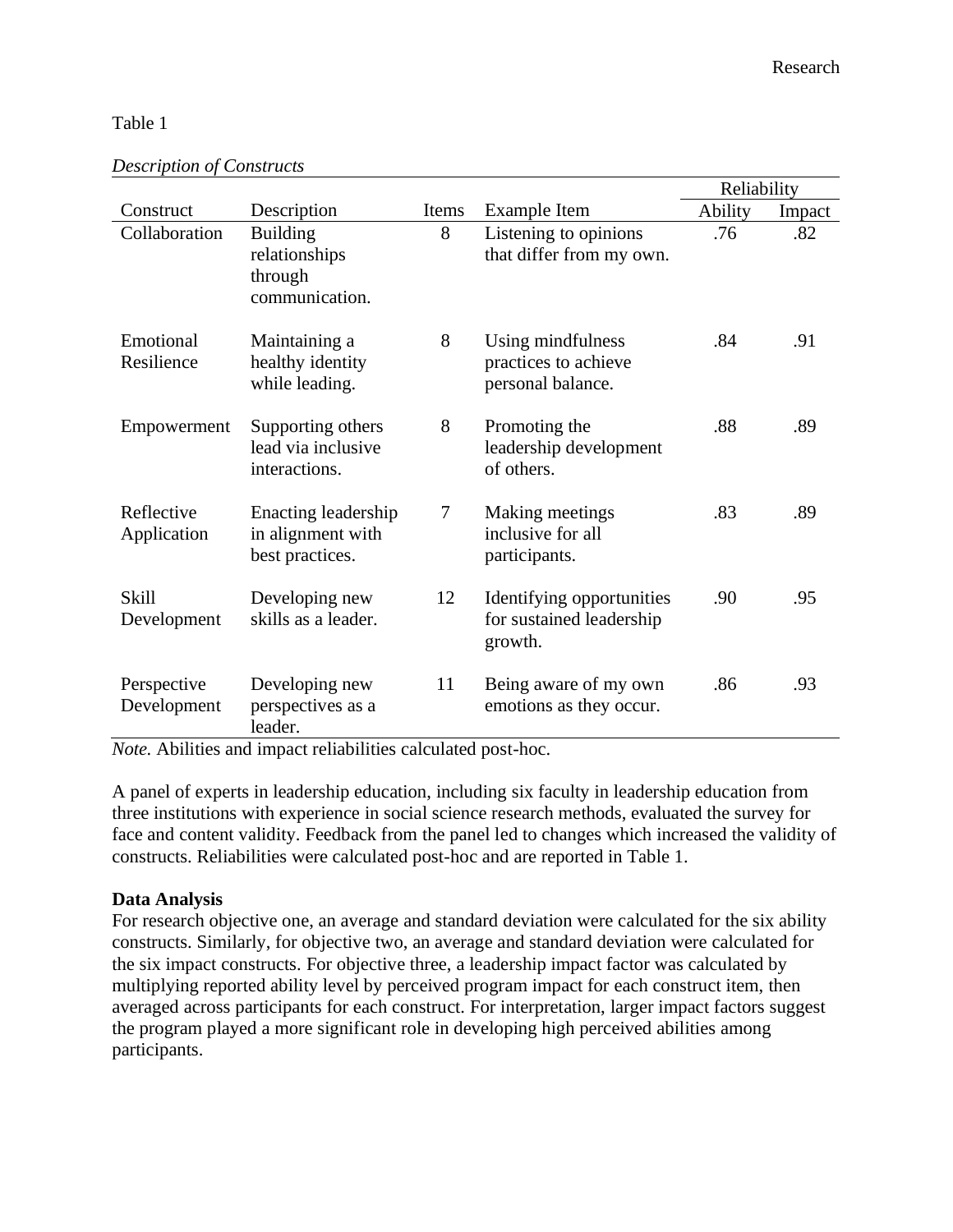# **Description of Program and Respondents**

GLLA serves professionals in AFNR systems in Michigan and includes two types of experiences. The first experience is introductory in nature and includes three, four-day sessions over a six-month period. The second experience is advanced in nature and includes eight three to ten-day experiences over the span of nine months. Both experiences include classroom-based workshops on personal, team, and community leadership roles contextualized within AFNR systems. In addition, both experiences include real-world team problem solving outside the classroom. Within the advanced experience, participation includes a domestic and international travel experience to broaden the perspectives of participants. Two additional program features include utilization of mentors for participants and significant investment in building a network of professionals within the program. Participants within the program are selected via an application process with the majority of participants having their registration and engagement costs covered by their place of work.

Respondents to the survey were predominately female (i.e., 59.09%). With regard to race, 84.38% were White, 9.38% were Black/African American, and 3.13% were Asian. The average age of respondents was 41.05 years old with a standard deviation of 7.32 years.

## **Findings**

The focus of objective one was the perceived leadership abilities of respondents at the time of data collection (see Table 1). GLLA respondents perceived their highest abilities within the empowerment ( $M = 4.01$ ;  $SD = 0.49$ ) and perspective development ( $M = 3.81$ ;  $SD = 0.48$ ) constructs. Alternatively, the lowest perceived abilities were within the skill development ( $M =$ 3.53;  $SD = 0.56$ ) and reflective application ( $M = 3.66$ ;  $SD = 0.47$ ) constructs.

## Table 2

#### *Perceived Abilities*

| Construct                   | Minimum | Maximum | Mean | <b>Standard Deviation</b> |
|-----------------------------|---------|---------|------|---------------------------|
| Empowerment                 | 2.38    | 5.00    | 4.01 | 0.49                      |
| Perspective Development     | 1.91    | 4.82    | 3.81 | 0.48                      |
| <b>Emotional Resilience</b> | 2.00    | 4.88    | 3.77 | 0.53                      |
| Collaboration               | 2.63    | 4.88    | 3.73 | 0.47                      |
| Reflective Application      | 2.43    | 4.86    | 3.66 | 0.47                      |
| <b>Skill Development</b>    | 1.92    | 4.75    | 3.53 | 0.56                      |

*Note.* Response options ranged from 1 (*Very Low*) to 5 (*Very High*).

For objective two, the focus shifted from abilities to programmatic impact (see Table 3). Respondents perceived the highest programmatic impact within empowerment ( $M = 3.94$ ;  $SD =$ 0.70) and emotional resilience ( $M = 3.80$ ;  $SD = 0.75$ ). The lowest perceived programmatic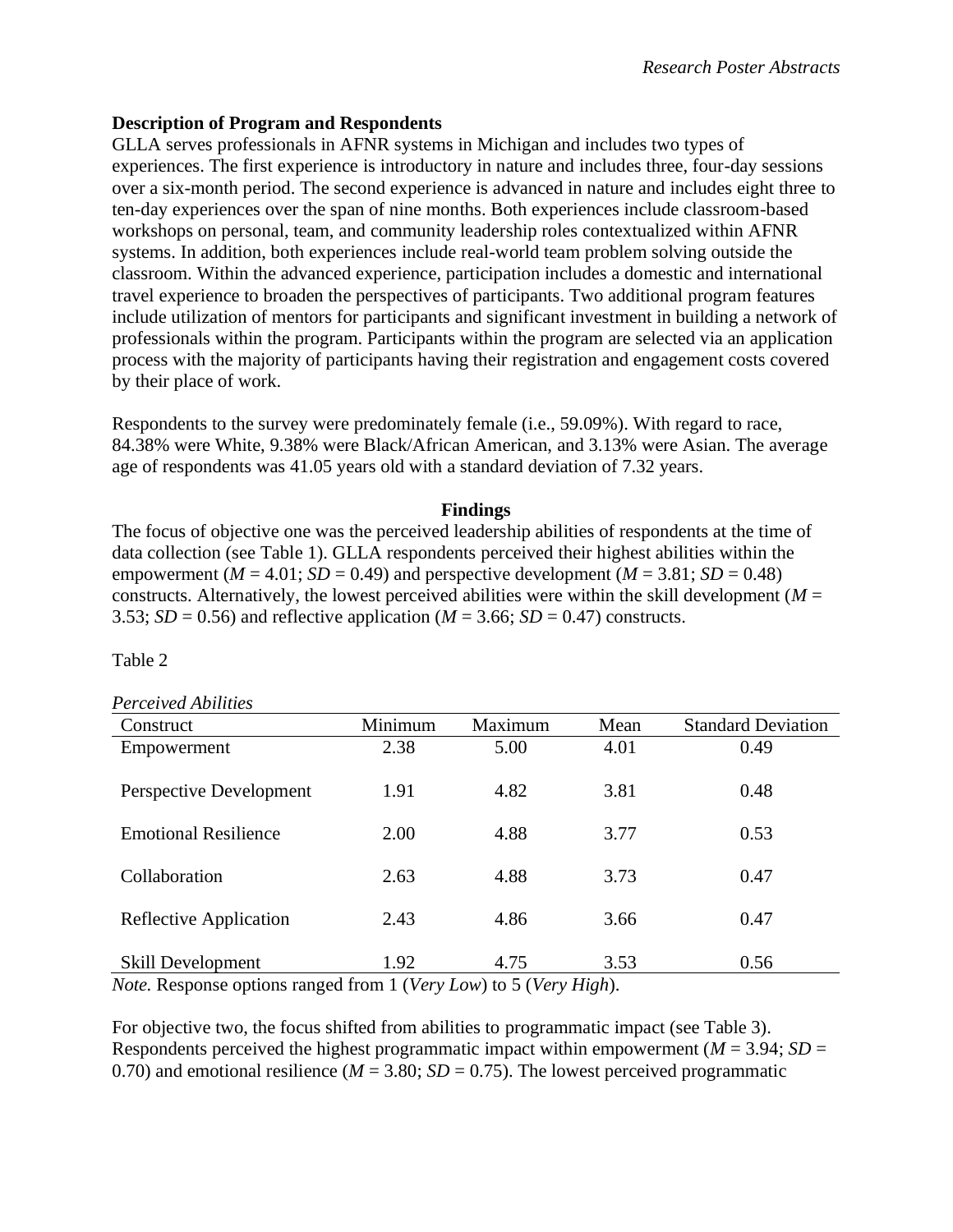impact was reported for skill development ( $M = 3.37$ ;  $SD = 0.84$ ) and collaboration ( $M = 3.52$ ;  $SD = 0.64$ .

Table 3

| <b>Perception of Program Impact</b> |  |  |  |
|-------------------------------------|--|--|--|
|-------------------------------------|--|--|--|

| Construct                   | Minimum | Maximum | Mean | <b>Standard Deviation</b> |
|-----------------------------|---------|---------|------|---------------------------|
| Empowerment                 | 2.00    | 5.00    | 3.94 | 0.70                      |
|                             |         |         |      |                           |
| <b>Emotional Resilience</b> | 1.00    | 5.00    | 3.80 | 0.75                      |
|                             |         |         |      |                           |
| Perspective Development     | 1.45    | 5.00    | 3.79 | 0.69                      |
|                             |         |         |      |                           |
| Reflective Application      | 1.14    | 5.00    | 3.77 | 0.70                      |
|                             |         |         |      |                           |
| Collaboration               | 1.38    | 5.00    | 3.52 | 0.64                      |
|                             |         |         |      |                           |
| <b>Skill Development</b>    | 1.00    | 5.00    | 3.37 | 0.84                      |

*Note. Response options ranged* from 1 (*No Impact*) to 5 (*Very Large*).

For the final objective, perceived ability and programmatic impact were combined in the formation of a programmatic impact factor (see Table 3). The largest impact factors were observed within the empowerment ( $M = 15.83$ ;  $SD = 3.68$ ) and perspective development ( $M =$ 14.52;  $SD = 3.47$ ) constructs. The lowest impact factors were observed within the skill development ( $M = 12.00$ ;  $SD = 3.91$ ) and collaboration ( $M = 13.21$ ;  $SD = 3.41$ ) constructs.

Table 4

| Construct                   | Minimum | Maximum | Mean  | <b>Standard Deviation</b> |
|-----------------------------|---------|---------|-------|---------------------------|
| Empowerment                 | 7.03    | 25.00   | 15.83 | 3.68                      |
| Perspective Development     | 5.42    | 23.21   | 14.52 | 3.47                      |
| <b>Emotional Resilience</b> | 3.88    | 23.13   | 14.44 | 3.96                      |
| Reflective Application      | 4.08    | 22.86   | 13.92 | 3.58                      |
| Collaboration               | 4.98    | 23.16   | 13.21 | 3.41                      |
| <b>Skill Development</b>    | 3.03    | 21.38   | 12.00 | 3.91                      |

## *Programmatic Impact Factor*

*Note.* Impact factors could have ranged from 1.00 to 25.00.

#### **Conclusions, Recommendations, and Discussion**

Adult AFNR leadership programs play an important role in empowering leaders to enact positive change within their communities and AFNR systems (Kaufman et al., 2010). The approach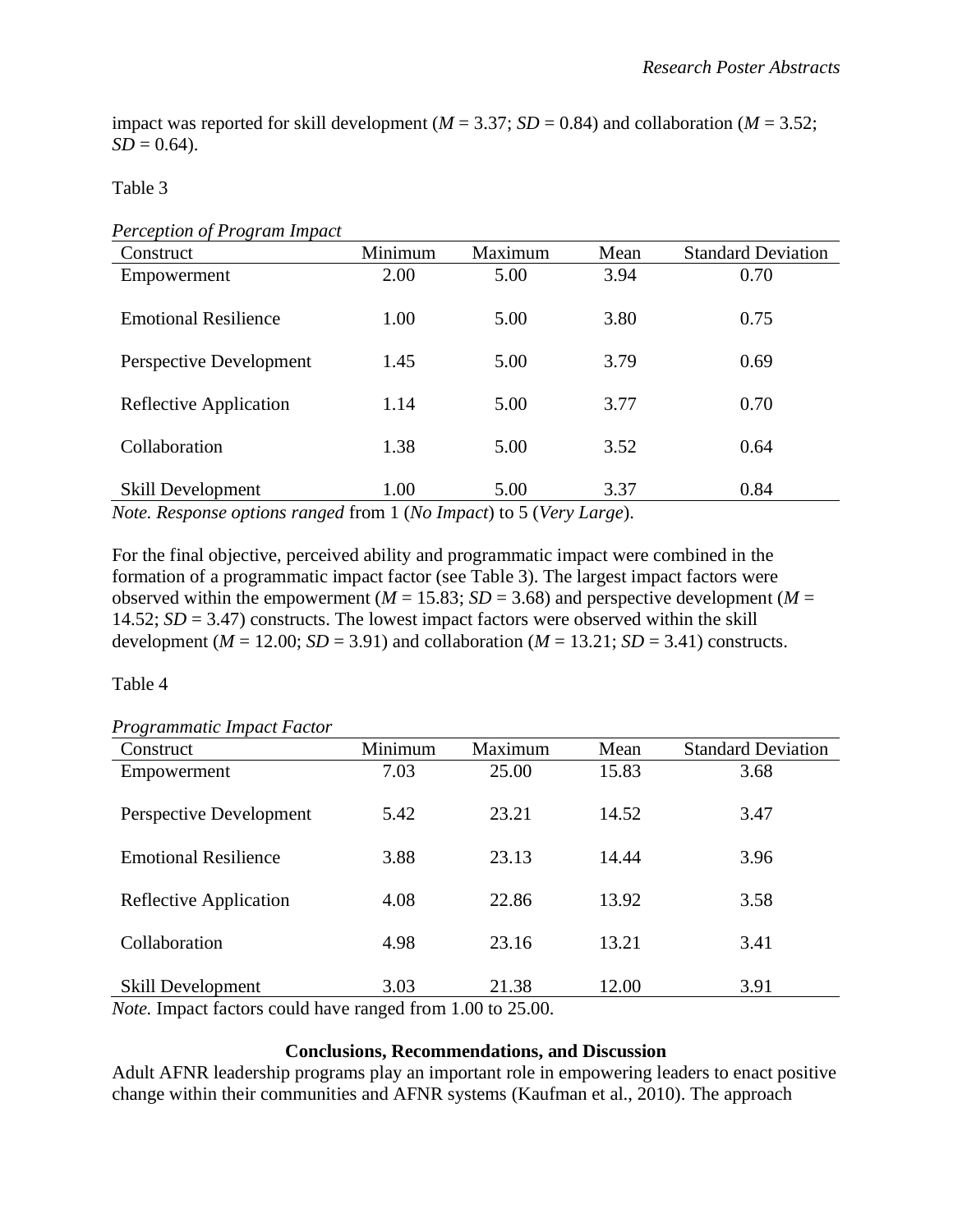utilized within the current research informs the role GLLA has played in developing the abilities of alumni. Analysis of the programmatic impact factors illuminate the program is excelling in building empowerment (i.e., supporting others lead via inclusive interactions) and perspective development (i.e., developing new perspectives as a leader) abilities among participants. Alternatively, data illuminate the potential to refine the program to enhance skill development (i.e., developing new skills as a leader) and collaboration (i.e., building relationships through communication), the two items receiving the lowest impact factor among participants. In addition to informing facilitators of the current program, this approach is a model which could be adapted by other leadership education programs which impact leadership learners at all levels (Velez et al., 2015) with and without an AFNR focus. The opportunity to enhance the quality of learning experiences for current and future leaders compels continued utilization and refinement of the impact factor method proposed in this study.

As we reflect on the findings in alignment with the ecological systems theory (Bronfenbrenner, 2005), additional insights emerge. First, the average programmatic impact scores across constructs suggest the GLLA made a lasting impression on the leadership abilities of alumni, in alignment with the ecological system theory. Further, questions emerge regarding the impact of specific experiences which occurred during the GLLA and how those experiences influenced the development of leadership outcomes. For example, it is reasonable to assume domestic and international travel experiences led to increased ratings of perspective development; however, additional research would help inform leadership education within GLLA and beyond. Continuing in this line of inquiry, there exists an exciting opportunity to conduct this research across multiple adult AFNR leadership programs. In this research, comparing different programmatic features and participant outcomes will yield further evidence regarding the type of educational experiences occurring within the microsystems and mesosystems of leadership education which catalyze leadership development.

#### **References**

- Bronfenbrenner, U. (1993). The ecology of cognitive development: Research models and fugitive findings. In R. H. Wozniak & K. Fischer (Eds.), *Development in context: Acting and thinking in specific environments* (pp. 3-44). Hillsdale, NJ: Erlbaum.
- Kaufman, E. K., Rateau, R. J., Ellis, K. C., Kasperbauer, H. J., & Stacklin, L. R. (2010). Leadership program planning: Assessing the needs and interests of the agricultural community. *Journal of Leadership Education, 9*(1), 122-143. https://doi.org/10.12806/V9/I9/RF8
- Lamm, K. V., Fuhrman, N. E., Lamm, A. J., & Carter, H. S. (2020). Adult agriculture and natural resource leadership development program participant characteristics: An evaluation of 28 programs. *Journal of Agricultural Education, 61*(2), 128-141. https://doi.org/10.5032/jae.2020.02128
- Lamm, K. V., Nguyen, N-N. T. P., Edgar, D., Borron, A. S., & Lamm, A. J. (2019). Know they self: An examination between individual core self-evaluations and demographic characteristics among agricultural leadership development program participants. *Journal of Leadership Education, 18*(4), 15-27. https://doi.org/10.12806/V18/I4/R2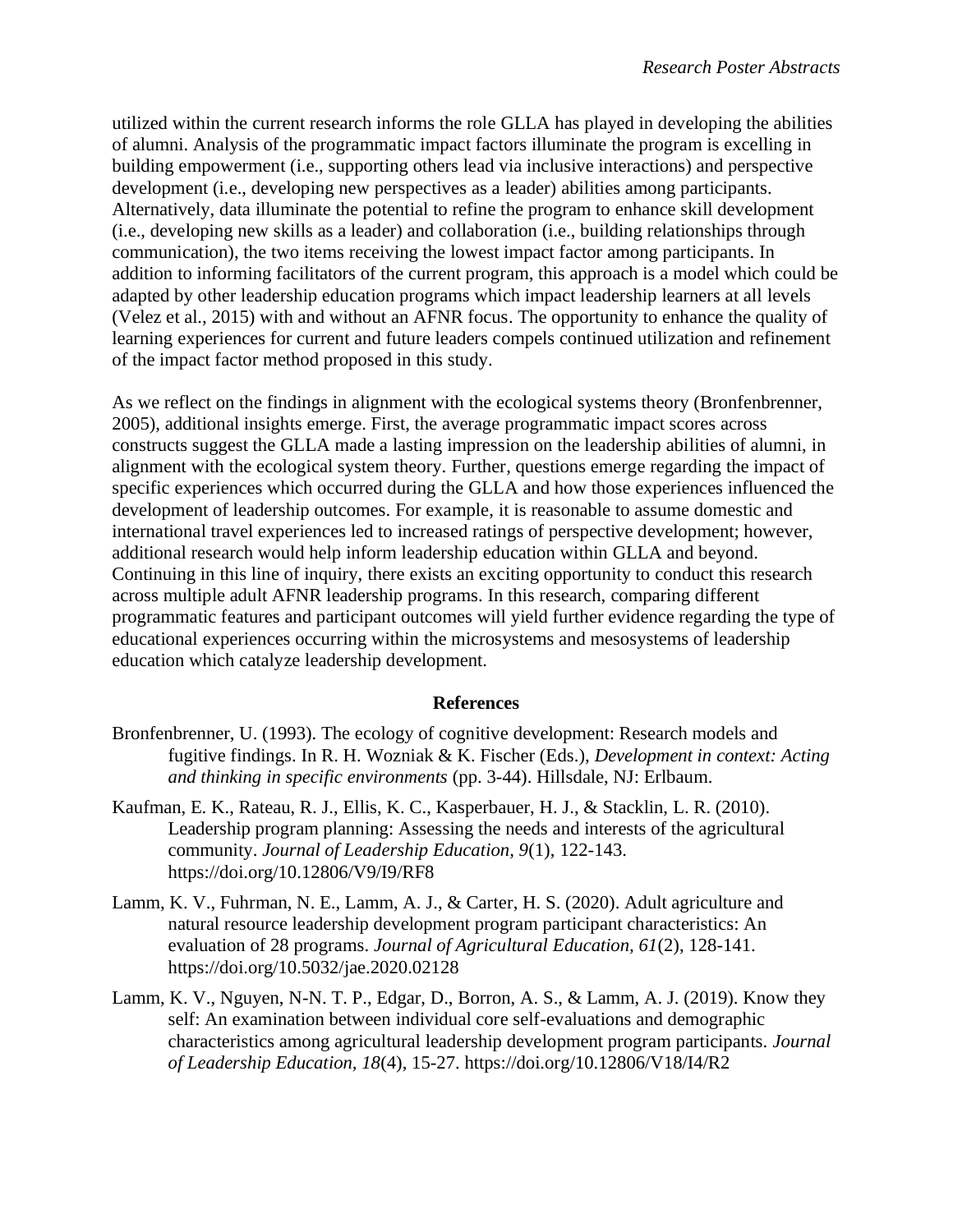Velez, J. J., McKim, A. J., Moore, L. L., & Stephens, C. A. (2015). A nationwide assessment of the scope and impact of agricultural leadership education. *Journal of Agricultural Education, 56*(1), 116-126. https://doi.org/10.5032/jae.2015.01116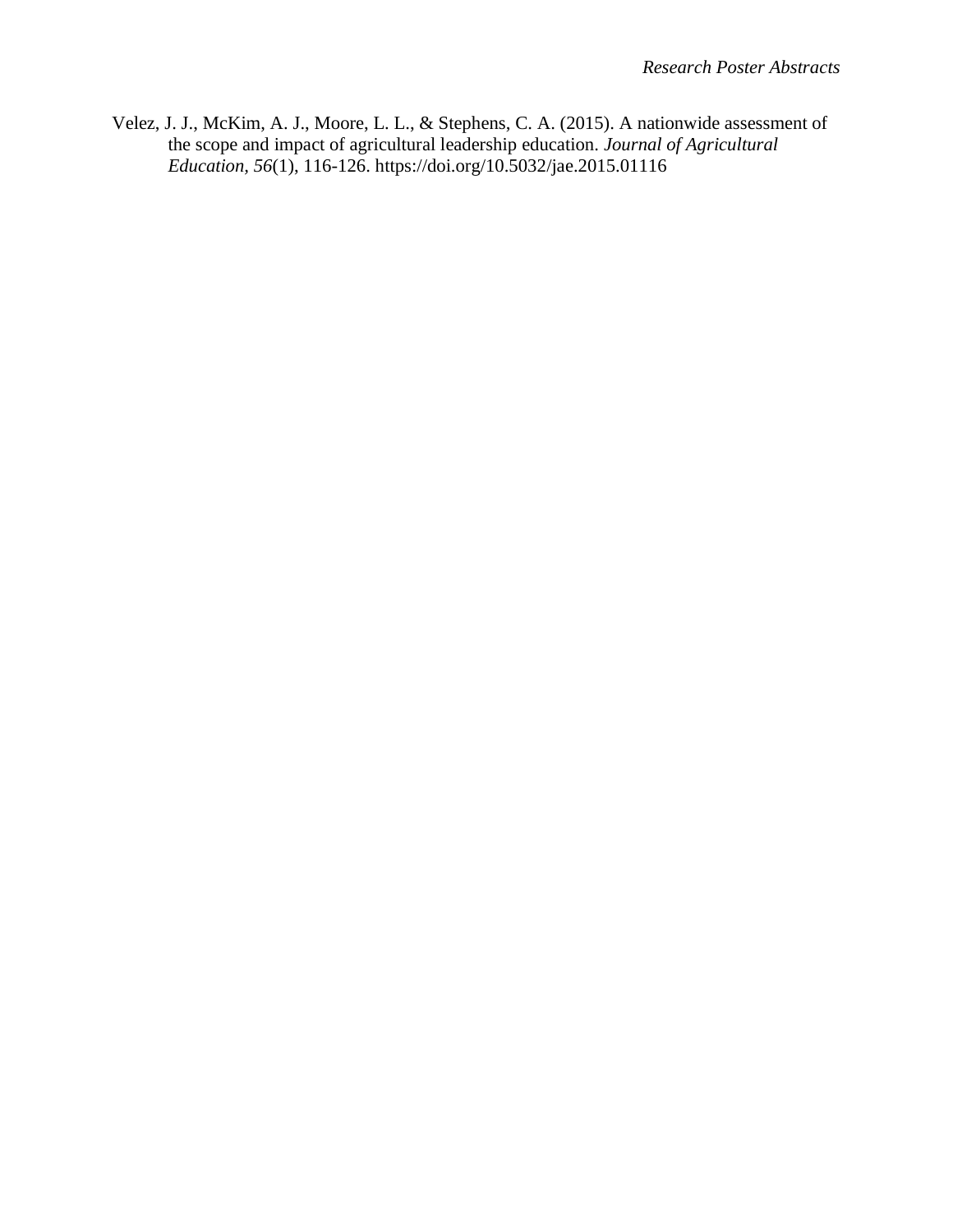## <span id="page-17-0"></span>**Assessing Farmers' Stress and Career Commitment During Pandemic: A Pilot Study**

*Carolyn Henzi and Dr. Suzanna Windon, The Pennsylvania State University*

#### **Introduction**

Career commitment is a critical component to grow in an agriculture pathway, developing specialized skills and providing the power to persist even in the most challenging times (Mrayyan & Al‐Faouri, 2008). A strong career commitment may promote strategies to maintain the job over time, be willing to self-sacrifice for the career, and tend to accommodate to hard times rather than withdraw from. The COVID-19 pandemic affected the agricultural sector, adding more stress to farmers' lives (Johansson, 2021). Farmers are experiencing higher levels of psychological distress, depression, and anxiety (Rudolphi et al., 2020; Yazd et al., 2019), which has consequences both for the person itself and for agriculture, increasing the chances of having occupational accidents, farming withdrawal, and in more severe cases, farmer's suicide.We hypothesized that a high level of farmers' stress may negatively affect farmers' commitment to career in agriculture. Also, we explored the relationship between farmers' occupational and personal stress and career commitment. This study is framed in the belief that a strong career commitment can protect farmers from withdrawal from their occupational roles by reducing farmers' stress level. Studies show that highly committed individuals have less intention to withdraw from their occupations (Blau, 1989) and perform better (Mrayyan & Al-Faouri, 2008). Two research objectives guided this pilot study, 1) Describe farmers' occupational (OS) and personal stress (PS) and their career commitment (CC), and 2) Determine the relationship between career commitment and farmers' stress (on-farm and off-farm stress, and personal stress)

#### **Methodology**

This quantitative study utilized an online survey method to collect data during Spring 2021 from Pennsylvania farmers. The Office for Research Protections approved this study (IRB STUDY00015683). We collected data using the Qualtrics platform. We sent online survey to approximately 3000 Pennsylvania farm operators registered on the Penn State Extension database. Approximately, 10% response rate was obtained from the study (n= 332). However, after applying inclusion and exclusion criteria and removing missing cases, a sample of 186 was used in this study. We used three instruments, a *Career Commitment Scale* (CC), *Occupational Stress Questionnaire* (OS), and *Personal Stress Questionnaire* (PS). A *Career Commitment Scale* is a 10-items scale adapted from OCQ Scale (Colarelli & Bishop, 2016) and was measured using a 5-point Likert scale from strongly disagree to strongly agree. Higher scores indicated high commitment. An *Occupational Stress* is a two-factor scale developed by researchers to measure; (a) off-farm (5-items), (a) on-farm (9-items) stress factors. A *Personal Stress* is a onefactor scale (7-items) that was developed by researchers. Both OS and PS scales were measured using a 5-point Likert scale from never to always. Higher scores indicated higher stress. The survey responses were analyzed using SPSS 26. We used descriptive statistics to describe farmers' occupational and personal stress level and career commitment, followed by correlation analysis to determine the relationship between farmers' stress and career commitment.

#### **Results**

For objective one, the overall mean score for occupational stress was  $3.11$  (*SD* = .65, *n* =186). Mean score of on-farm stress was  $3.07$  (*SD* = .67, *n*=186); off-farm stress was  $3.18$  (*SD* = .81, *n* =186). Overall mean score for personal stress was 2.71 (*SD* = .82, *n* =186). The overall mean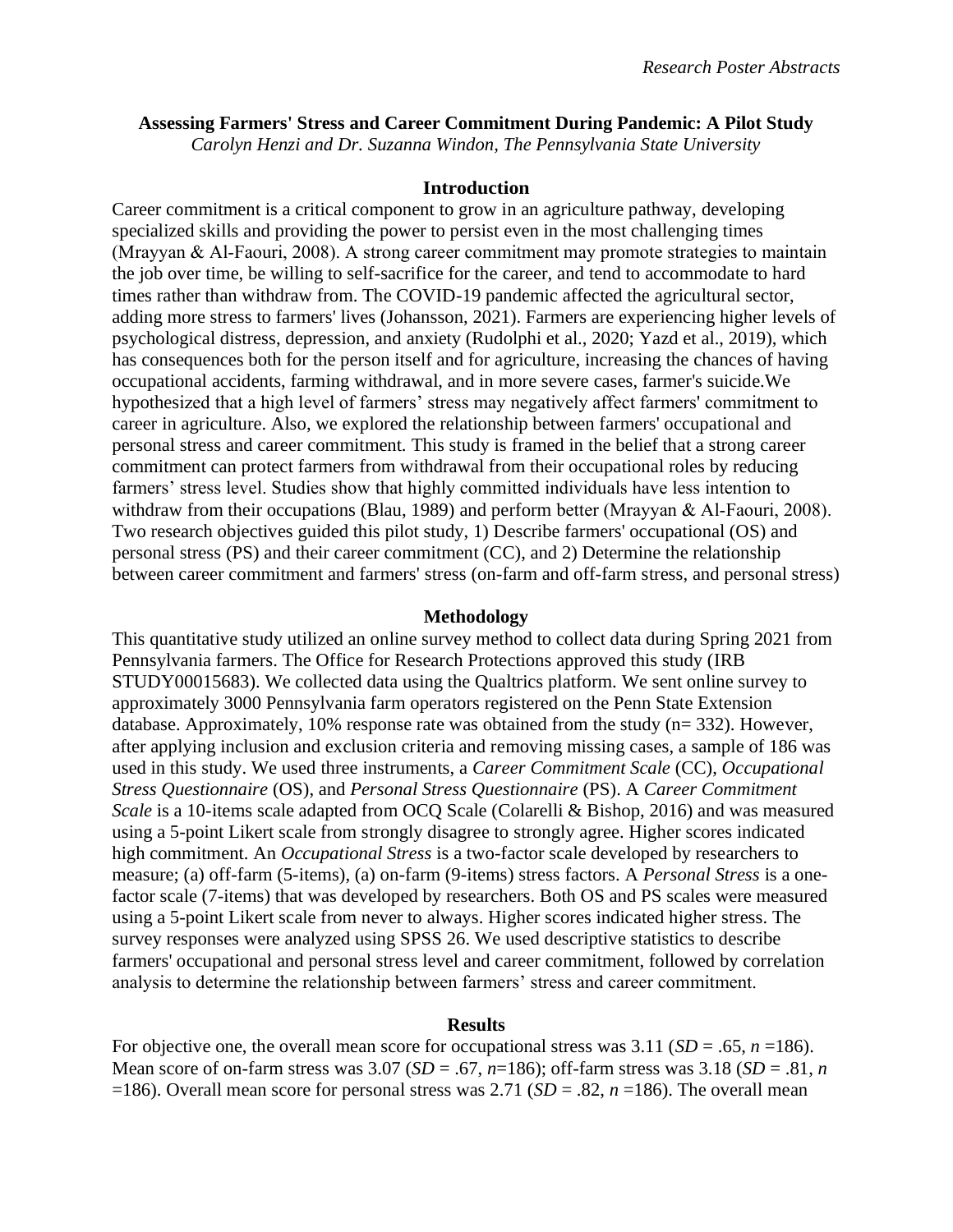score for the career commitment scale was  $4.05$  ( $SD = .59$ ,  $n = 186$ ). Farmers reported less stress on personal factors and higher on off-farm stress factors during the pandemic times. Farmers indicated higher level of career commitment during the COVID-19 pandemic. For research objective two, we found significant low positive correlation between career commitment and on-farm stress ( $p = .151^*$ ). No significant correlations were found between career commitment and off-farm stress and farmers' personal stress level.

#### **Discussion, Limitation, Conclusions**

This pilot study described Pennsylvania farmers' occupational stress (on-farm and off-farm), personal stress, and farmers' career commitment (CC) during pandemic times. Farmers reported that the personal factor brought less stress. The off-farm stress factor affected farmers most during the pandemic. Farmers' commitment to agricultural career was relatively high during the COVID-19. We found significant low positive correlation between PA farmers' career commitment and on-farm stress ( $p = .151^*$ ). We found no significant correlation between career commitment and personal factors. Our study supports previous research in terms of the relationship between stress and career commitment. Borg, Riding, & Falzon's (1991) indicated that less stress relates to higher career commitment. The results from this research cannot be generalized to another population because it was a pilot study that used a convenient sampling approach.

### **Future Directions**

Moreover, we plan to utilize small group interviews with farmers to confirm the quantitative part of the study. Also, we believe that results based on interviews with farmers will help us better understand the impact of occupational and personal stress on farmer's career commitment.

#### **References**

- Blau, G. (1989). Testing the generalizability of a career commitment measure and its impact on employee turnover. Journal of Vocational behavior, 35(1), 88-103.
- Blau, G. (2003). Testing for a four-dimensional structure of occupational commitment. Journal of occupational and organizational psychology, 76(4), 469-488.Booth, N. J., & Lloyd, K. (2000). Stress in farmers. *International Journal of Social Psychiatry*, *46*(1), 67-73.
- Borg, M. G., Riding, R. J., & Falzon, J. M. (1991). Stress in teaching: A study of occupational stress and its determinants, job satisfaction and career commitment among primary schoolteachers. *Educational psychology*, *11*(1), 59-75.
- Daghagh Yazd, S., Wheeler, S. A., & Zuo, A. (2019). Key risk factors affecting farmers' mental health: A systematic review. International journal of environmental research and public health, 16(23), 4849.
- Johansson, R. (2021.). https://www.usda.gov/media/blog/2020/09/24/americas-farmers-resilientthroughout-covid-pandemic.
- Mowday, R. T., Steers, R. M., & Porter, L. W. (1979). The measurement of organizational commitment. *Journal of vocational behavior*, *14*(2), 224-247.
- Mrayyan, M. T., & Al‐Faouri, I. (2008, January). Career commitment and job performance of Jordanian nurses. In *Nursing forum* (Vol. 43, No. 1, pp. 24-37). Malden, USA: Blackwell Publishing Inc.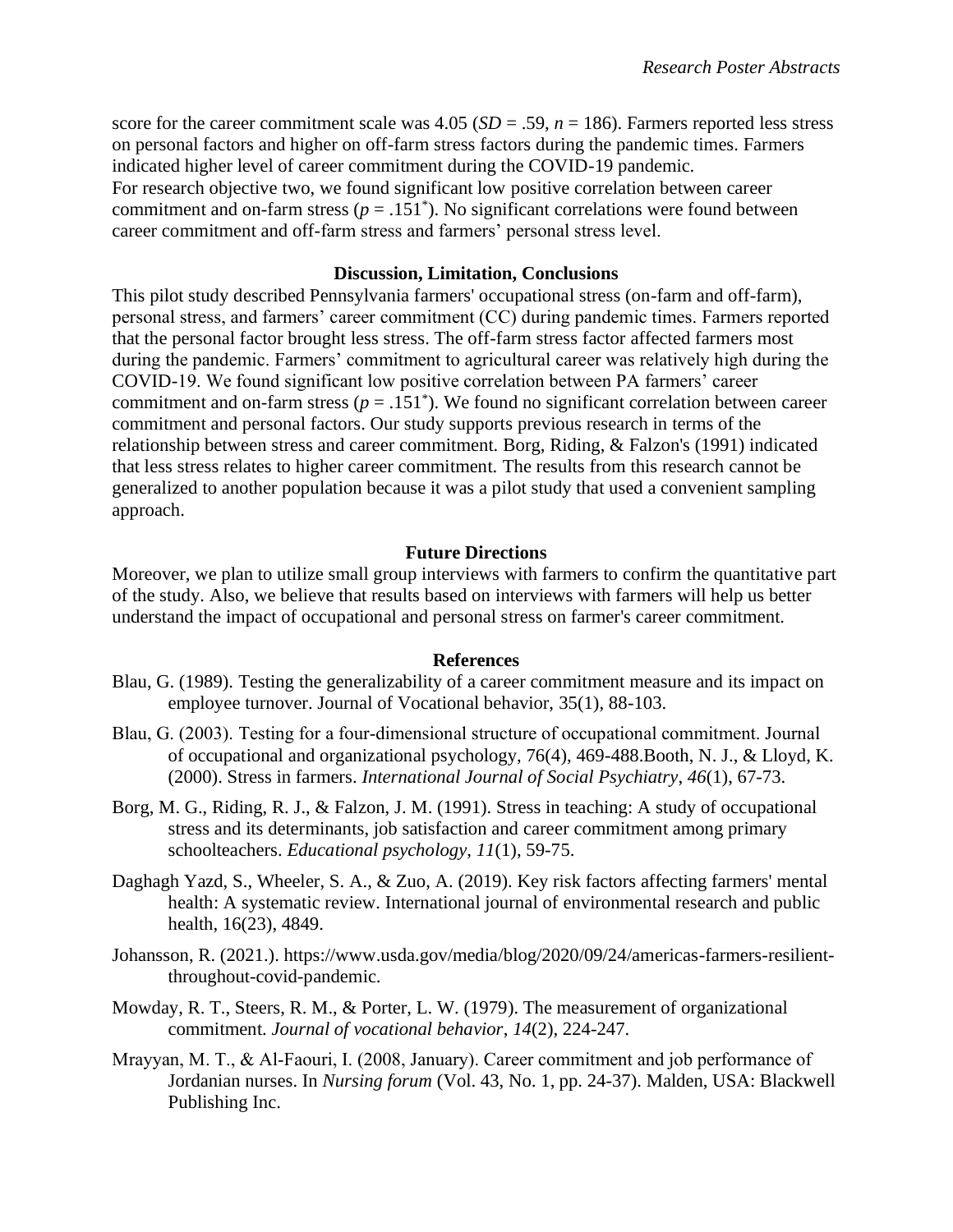Rudolphi, J. M., Berg, R. L., & Parsaik, A. (2020). Depression, anxiety and stress among young farmers and ranchers: a pilot study. Community mental health journal, 56(1), 126-134.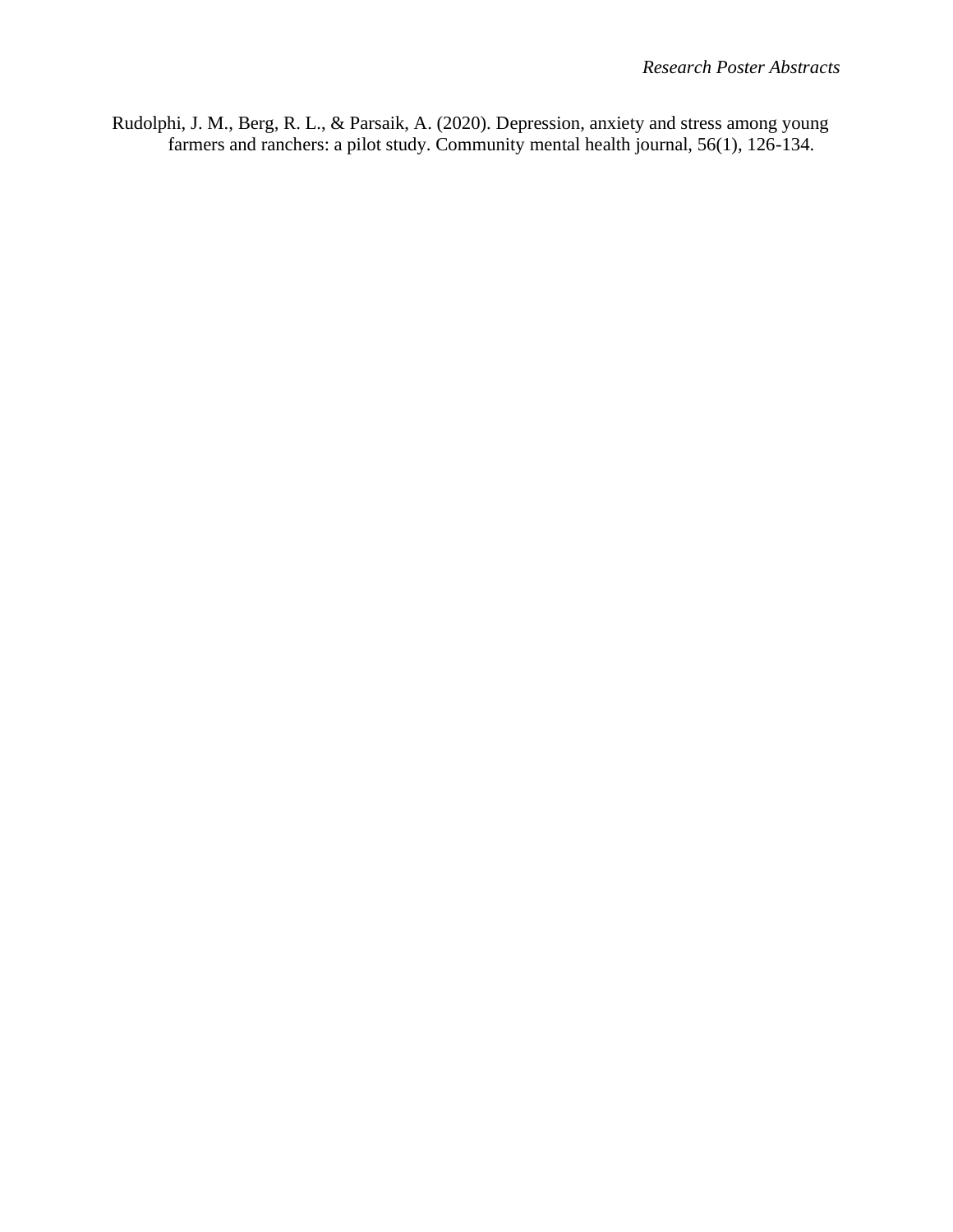## <span id="page-20-0"></span>**Perceptions of Curriculum Availability for Career and Technical Education Teachers to Teach Small Gas Engine Technology in Secondary Schools**

*P. Troy White, Ryan Anderson, P. Ryan Saucier, Preston Byrd, and Cassidy Leamon, South Dakota State University*

Balancing technical knowledge and skills with the need to provide locally specific courses of study is a demanding task. This complexity could be why Shultz et al. (2014) found small gas engines (SGE) related skills were considered important, but over 25% of teachers reported not being confident in their abilities. For those new to teaching, the complex skills and manufacturerspecific knowledge not only sows doubt in their confidence, but Tummons et al. (2017) found it may create a fear of loss of credibility. When teaching unfamiliar content, pre-service female teachers suggested it might prevent them from teaching agricultural mechanics courses. One method curriculum developers have devised to alleviate this fear of unknown content is through the use of educative materials, or curriculum designed to teach both the teacher and the student the content (Beyer & Davis, 2009). Overcoming fear and a lack of preparation is requisite for teachers trying to meet a growing industry demand for new employees (Alston et al., 2018) Students must be given exposure to these careers. If teachers are not confident in their ability to teach these skills, workshops must provide training that builds confidence and technical skills and allows teachers to create locally specific courses of study.

The framework for this study is based on Newcomb et al. (2004) "Factors Influencing Decisions about Instruction" which posits that instruction is a function of a teacher's knowledge and skill. When presented with a set curriculum, a teacher must modify it to meet their classroom and students' needs (Darling-Hammond & Bransford, 2007). One method to support teachers is posited by Roberts and Ball (2009) when they described an agricultural education model that uses industry-validated curricula combined with technically competent educators to provide students with instruction and skill acquisition.

# **Purpose & Objectives**

The purpose of this study was to evaluate the participants perceptions of the quality of the curriculum available to them prior to and after attending a three-day workshop utilizing an educative curriculum. As identified by (Roberts et al., 2016), advances within the industry have helped to drive and dictate the need for skilled and knowledgeable educational professionals who are capable of adequately utilizing available resources and experience to teach the future industrial workers. The objectives of this study were to describe changes in teachers' perceived quality of the curriculum available to teach SGE 1) inspection and testing, 2) repair, and 3) theory and safety-related skills prior to and after participation in a three-day workshop.

## **Methods**

To determine the self-perceived quality of the educative SGE curriculum available to teachers a pre/post non-equivalent design method was utilized. Based upon a review of literature, a questionnaire was developed, reviewed by a panel of experts  $(N = 5)$ , and revised. Briggs and Stratton technicians confirmed the content and construct validity of included items. Respondents who attended a SGE workshop from eight locations rated 51 SGE competencies.

To determine instrument reliability, post-hoc reliability analysis was conducted from the pre-test instrument ( $N = 20$ ) for the sub-scales: *Inspection/testing* ( $\alpha = 0.992$ ;  $n = 25$ ), *repair* ( $\alpha = .991$ ; *n*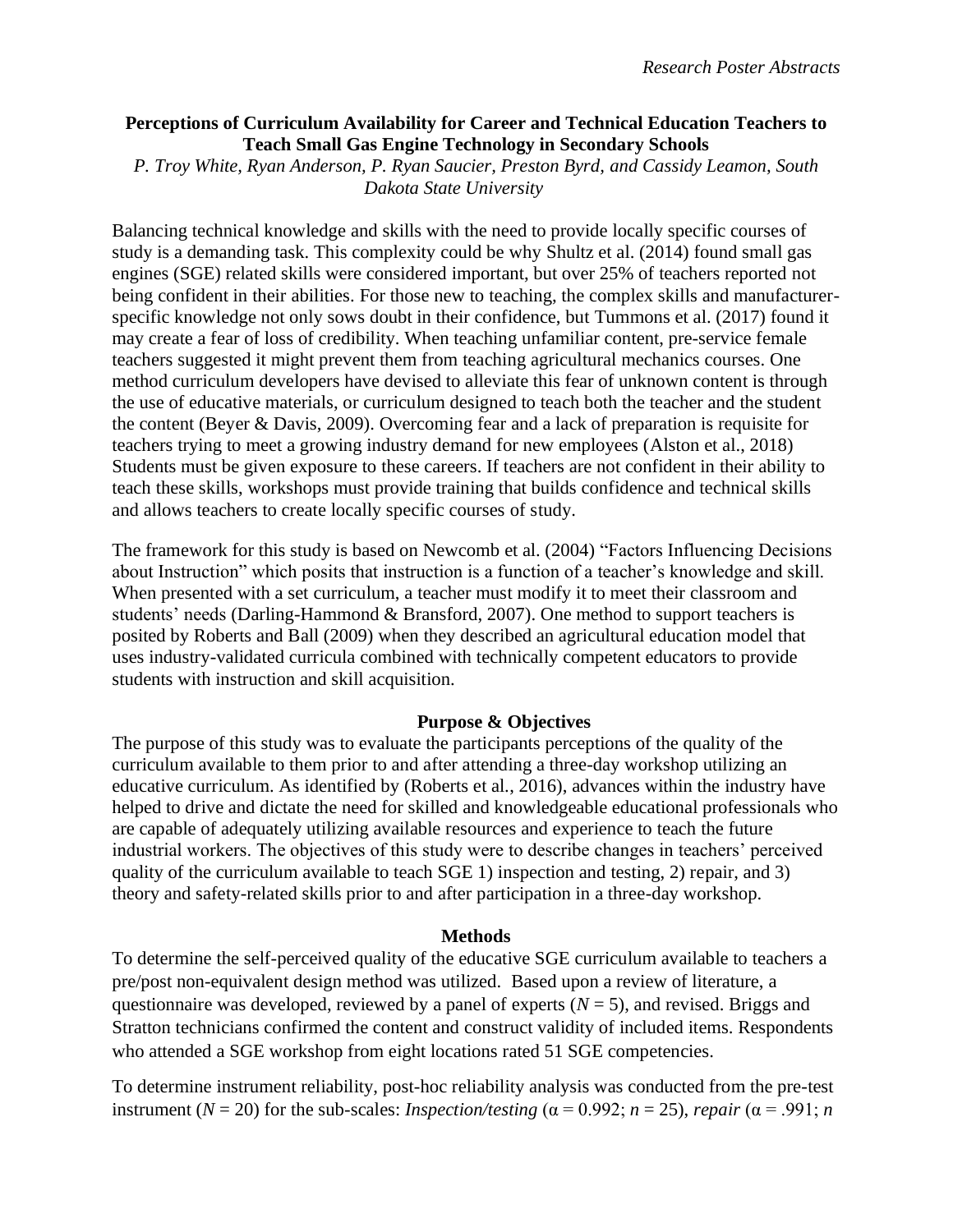$= 19$ ), and *theory/safety* ( $\alpha = .990$ ;  $n = 7$ ) using Cronbach' alpha coefficient. Based on recommendations by George and Mallery (2003, p. 231), the scales were deemed reliable. Data collection via a paper questionnaire occurred before and after, the workshop ( $N = 136$ ). Objectives were analyzed using a *paired-samples t-test* and *Cohen's d*.

#### **Results**

Nationally, school based, CTE teachers who participated in the Briggs and Stratton SGE workshops were mostly male ( $n = 80$ ; 58.8%), had an average age of 37 years ( $M = 36.69$ ; SD = 15.38), of white ethnicity (*n* = 126; 92.6%), completed a Bachelor's degree (*n* = 90; 66.2%), and primarily taught agriculture ( $n = 106$ ; 77.9%), and completed a traditional teacher certification program ( $n = 103$ ; 75.7%).

The *curriculum to teach* scale content was divided into three sub-scales. Researchers determined that the teachers' perceptions of the content in all three sub-scales was significantly impacted for all competencies taught during the workshop. Teachers reported the largest increase in the subscale of repair skills (1.94) while the sub-scale of inspection and testing and the sub-scale of theory and safety had identical mean difference scores (1.68). Overall, teachers reported the highest perceived quality in the available curriculum related to *engine theory and safety practices*.

Fifty-one different skills were included in the construct. Overall, the teachers perceived the three areas with the lowest quality curriculum available to teach pre-workshop were *using small engine diagnostic software*  $(M = 1.90, SD = 1.03)$ , *inspection of EFI*  $(M = 1.94, SD = 1.04)$ , and *testing fuels for quality and use*  $(M = 1.99, SD = 1.05)$  all items in the sub-scale of inspection and testing skills. Following the workshop, two items were rated the highest for perceived quality of available curriculum, SGE personal protective equipment  $(M = 3.71, SD = 1.18)$ , and four-stroke engine operation ( $M = 3.71$ ,  $SD = 1.19$ ). The item with the single largest mean difference between pre and post was *correct use of fuels, oils, cleaners, and lubricants* (*mean difference* = 1.28).

Researchers determined that within the sub-scale of *inspection and testing skills*, the workshop had a significant impact on teachers' perceptions of the available curriculum for all competencies taught during the workshop. The two largest effect sizes were related to the *testing of fuels* (*d =* 1.08) and *carburetor visual inspection* (*d =* 1.07). These were areas in which Briggs and Stratton had created specialized aids to enhance their curriculum. The next two largest effects were in related items, *test running an engine* (*d =*1.07) and *evaluating engine performance* (*d =* 1.06). In these areas, technicians worked with teachers as they assembled, started, and adjusted their running engines. Teachers who had problems with their engines received added instruction through questioning and demonstration enabling them to better understand the procedures beyond the instruction in the curriculum.

Within the sub-scale of *repair skills*, the four largest effect sizes were in the areas of *performing static governor adjustments* (*d =* 1.18), *setting armature air gaps* (*d =* 1.11), *properly adjusting valves* (*d =* 1.07), and *performing dynamic governor adjustments* (*d =* 1.02). These skills also received more focused instruction throughout the workshop. Technicians carefully demonstrated these skills and then coached the teachers through performing them on their engines. Within the sub-scale of *engine theory and safety skills*, all items had a large effect, with the highest effect in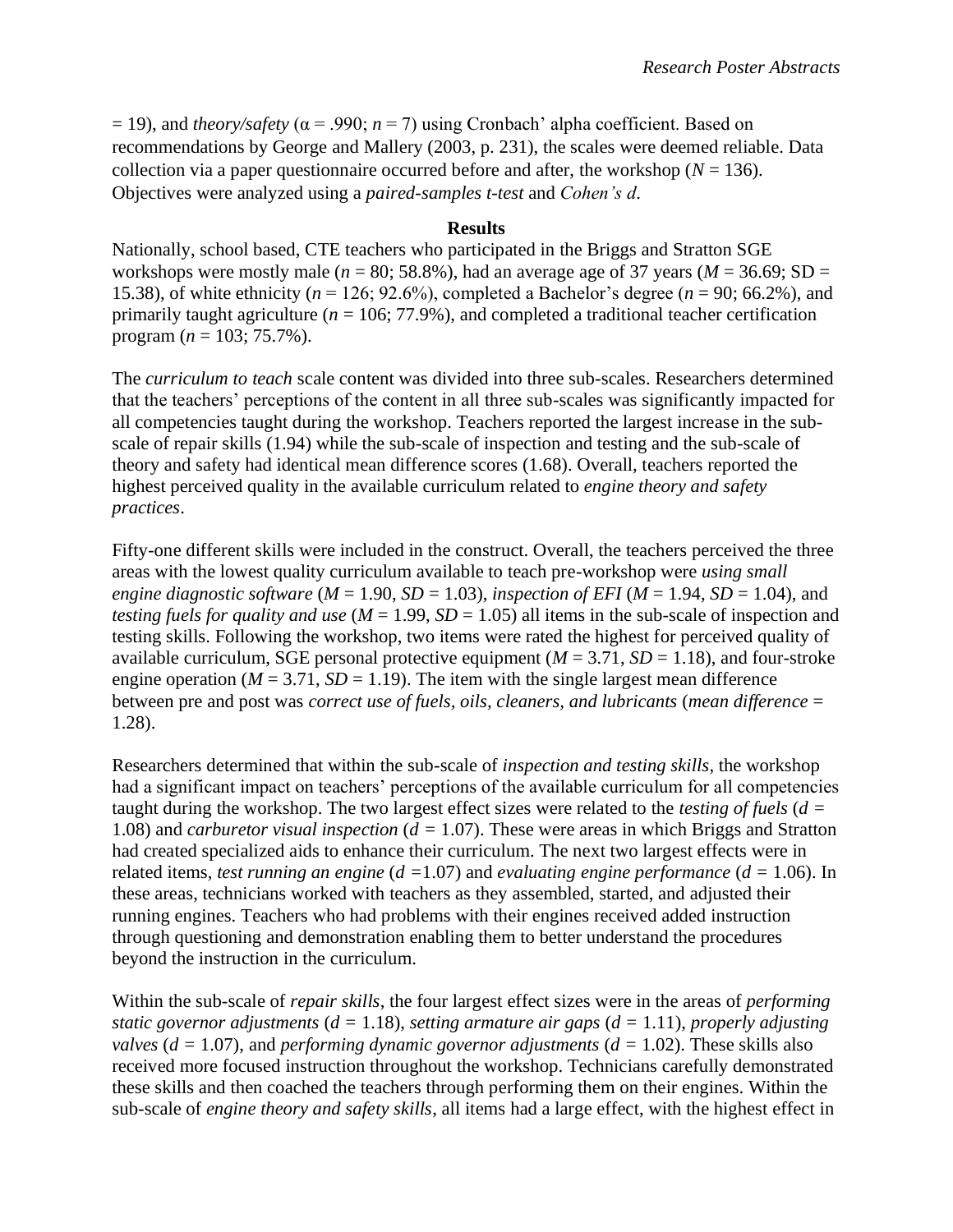the *theory and safety skills* sub-scale was *correct use of fuels, oils, cleaners, and lubricants* (*d =* 1.05). All the areas in this section were introduced through video and slide-deck presentations and had less hands-on involvement between the teachers and the curricular content.

## **Conclusions & Recommendations**

Teachers reported an increase in perceived quality of the available curriculum they had to teach small engines content among all three constructs, inspection and testing, repair, and theory and safety skills. As part of the intensive workshop, teachers were provided with the curriculum, and were given limited time to interact with the curriculum. As noted in the results section, those areas where teachers had difficulty and received additional hands-on instruction were found to have the highest effect sizes. While this study did not have specific measures for determining SGE related Pedagogical Content Knowledge (PCK), areas where misunderstanding occurred would serve as a good place to focus efforts to create a comprehensive list of SGE specific PCK. Briggs and Stratton's technician training program discovered that carburetors were an area where PCK greatly impacted students' ability to understand a complex system. This led to the clear carburetor that each teacher was given for their own teaching. Based the evidence of Brigg's technicians having at least a cursory understanding of PCK specific to SGE by the creation of the clear carb and its integration into their educative curriculum workshop, additional research should be directed toward focused interviews of long-term instructors at their factory schools to aid in the creation of a small engines PCK list which teacher preparation programs could integrate into their courses to better prepare future teachers.

Perhaps the perceptions of the quality of the newly provided curriculum would increase if the amount of time dedicated to exploring the curriculum were increased. While it is encouraging that teachers' perceptions showed they evaluated the new curriculum higher than their prior curriculum, the scores suggest that there is still room for improvement of the provided resources. Those areas of the curriculum which showed the largest effects were the areas where the most hands-on time was devoted to both initial instruction and increasing teachers' PCK through focused explanations beyond that readily available in the written curriculum guides. As there was far more content in the curriculum than could be covered in a 3-day workshop, perhaps there would be additional benefit for teachers to continue training via distance technology at periodic intervals following the initial workshop? This would align with Roberts and Ball's (2009) conceptual model of industry-validated curriculum, improving technical competence, and improving teachers ability to provide students with greater skill acquisition.

The intensive workshop was designed both to provide the teachers with the curriculum through the educative curriculum model and to train them with the skills necessary to effectively deliver the content to their students. Given that teachers ratings ranged from *Good* to *Above Average* for all units of instruction, improvements can be made to further help teachers and improve their perceptions of the curriculum. The largest effects were related to those areas of the workshop where teachers and technicians worked in a hands-on setting with step-by-step support and explanations beyond the written educative curriculum guides, furthering the claims that a curriculum designed to educate both the teacher and the students was the most effective in settings where teachers had limited prior experience (Beyer & Davis, 2009).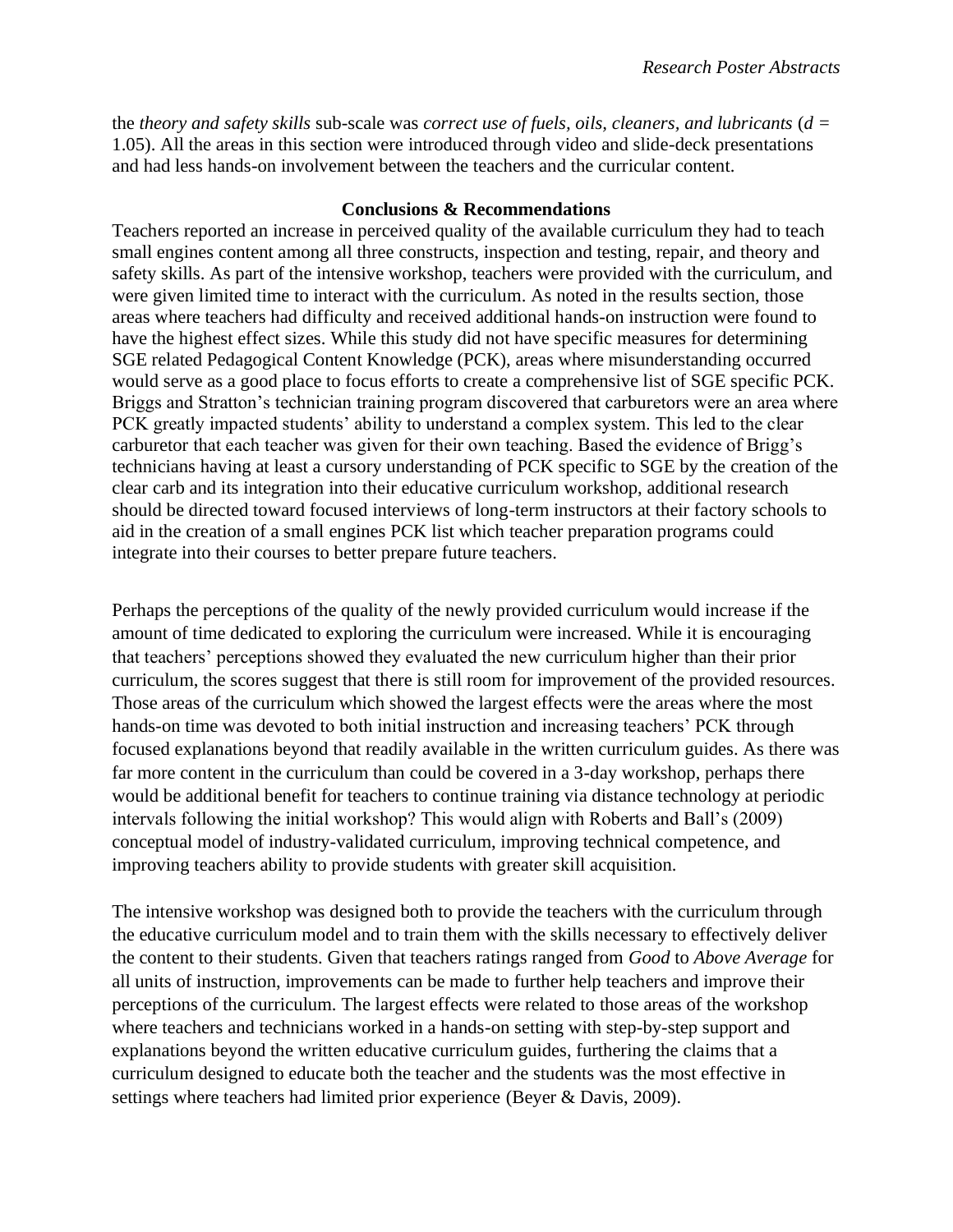Due to the significantly improved scores related to the perceived quality of the curriculum, it is an effective way to help teachers and should be continued. However, since the ratings show there is still room for improvement, we suggest that in the future, post-workshop interactions with the teachers be increased and routine data collection occur gathering suggestions for improving all aspects of the curriculum including organization, structure, technical level, and guided interactions with the material. Since the curriculum was written by the leading manufacturer of SGE in the world, the technical content was considered by the researchers to not need changing, but perhaps adding more scaffolding within the lesson content for the students and within the lesson structure and planning resources for the teachers may improve perceptions regarding the curriculum quality as a whole.

One area of the PCK and the Factors Influencing Decisions About Instruction that should be further developed is the pedogeological approaches needed to teach SGE. As teachers develop the technical competence, and receive the boost in self-efficacy that follows, teacher educators and curriculum developers should work together with this group of teachers to further enhance the PCK and to develop specialized pedagogy which should be distributed to teachers of all experience levels to enhance SGE instruction nationally. Increased teacher self-efficacy and improved competence in SGE technology should lead to a better prepared workforce and a reduction in teacher burn-out.

Future research needs to incorporate a two-pronged approach dealing with both the PCK specific knowledge and delivery, while looking for methods which will better prepare the teachers to adopt the curriculum in their programs. Determining the factors of quality teachers look for in a power structures curriculum is warranted and is lacking in the existing literature. Lastly, followup with workshop participants after they have had the opportunity to completely review and use the curriculum with their own students in their own laboratories could provide researchers with a better understanding of the essential components required in a technical curriculum, and what changes could be made to the educative curriculum in either material preparation or delivery by teacher educators and industry professionals.

#### **References**

- Alston, A. J., Anderson, R., English, C. W., & Wakefield, D. B. (2018). Employability skills and trends in the outdoor power and equipment industry. *Journal of Research in Technical Careers, 2*(1), 22-31. https://doi.org/10.9741/2578-2118.1021
- Beyer, C. J., & Davis, E. A. (2009). Using educative curriculum materials to support preservice elementary teachers' curricular planning: A comparison between two different forms of support [Article]. *Curriculum Inquiry, 39*(5), 679-703. https://doi.org/10.1111/j.1467- 873X.2009.00464.x
- Darling-Hammond, L., & Bransford, J. (2007). *Preparing teachers for a changing world: What teachers should learn and be able to do*. Jossey-Bass.
- George, D., & Mallery, P. (2011). *IBM SPSS statistics 19 step by step: A simple guide and reference*. Pearson Education, Limited.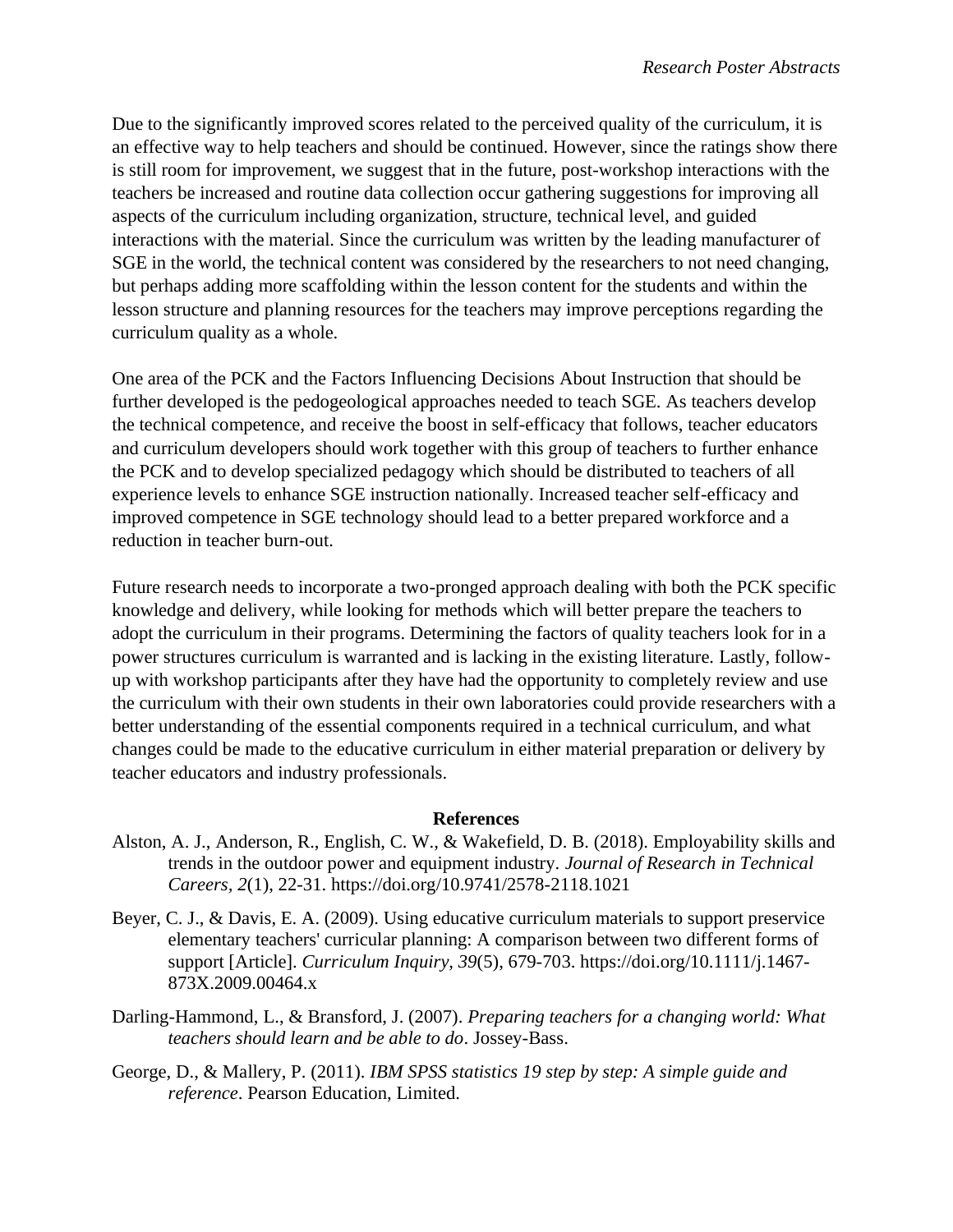- Newcomb, L. H., McCracken, J. D., Warmbrod, J. R., & Whittington, M. S. (2004). *Methods of teaching agriculture*. Pearson/Prentice Hall.
- Rice, A. H., & Kitchel, T. (2018). Agriculture teachers' integrated belief systems and its influence on their pedagogical content knowledge. *Journal of Agricultural Education, 59*(1), 51-69. https://doi.org/10.5032/jae.2018.01059
- Roberts, T. G., & Ball, A. L. (2009). Secondary agricultural science as content and context for teaching. *Journal of Agricultural Education, 50*(1), 81-91. https://doi.org/10.5032/jae.2009.01081
- Shultz, M. J., Anderson, R. G., Shultz, A. M., & Paulsen, T. H. (2014). Importance and capability of teaching agricultural mechanics as perceived by secondary agricultural educators. *Journal of Agricultural Education, 55*(2), 48-65. https://doi.org/10.5032/jae.2014.02048
- Tummons, J. D., Langley, G. C., Reed, J. J., & Paul, E. E. (2017). Concerns of female preservice teachers in teaching and supervising the agricultural mechanics laboratory. *Journal of Agricultural Education, 58*(3), 19-36. https://doi.org/10.5032/jae.2017.03019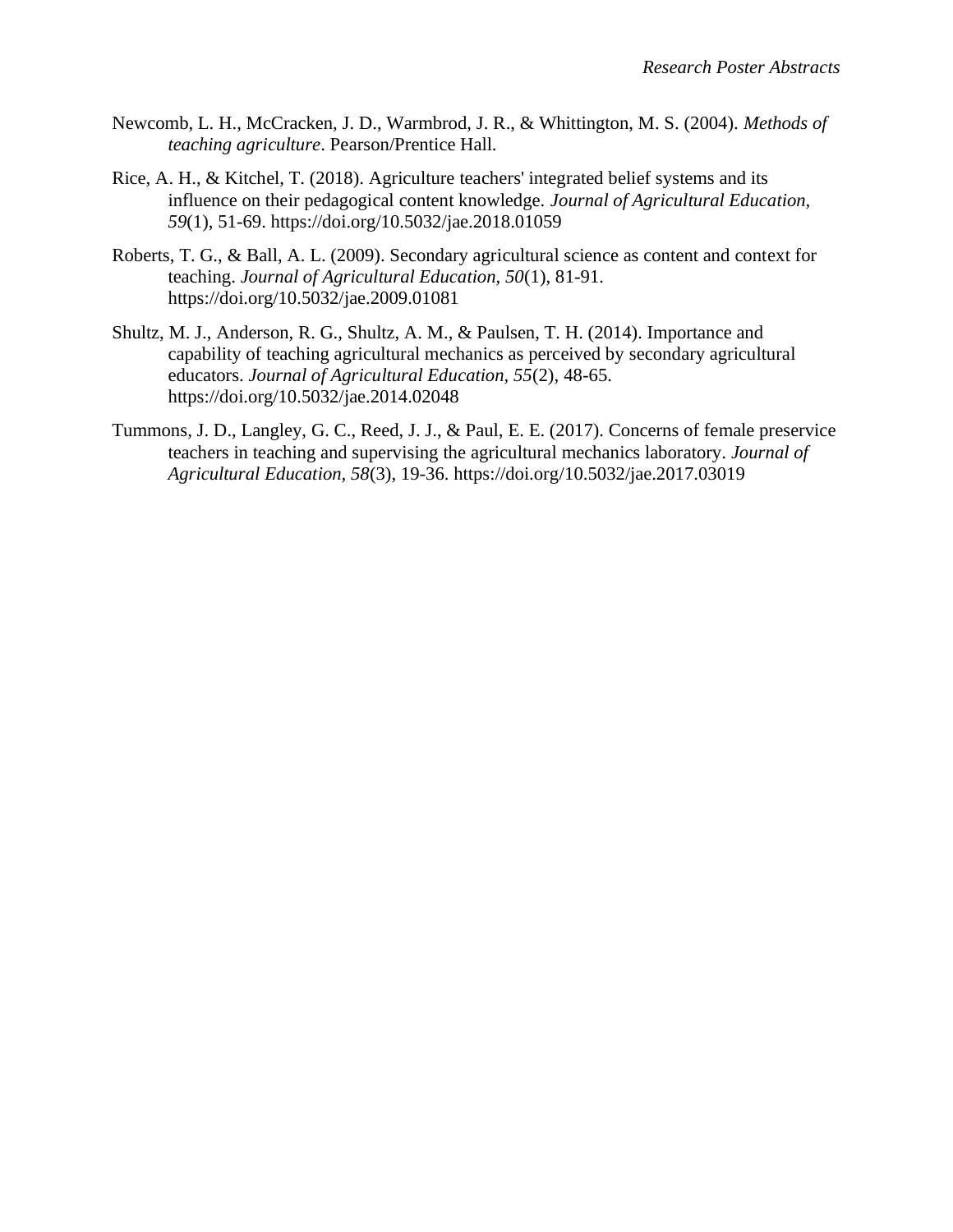## <span id="page-25-0"></span>**Improving Knowledge Gains by Utilizing Pre-Writing in an Honors Course**

*Jean Drasgow, John D. Tummons, and Jason L. Emmert, University of Missouri*

#### **Introduction/Literature review/Theoretical framework**

When the student is ready, the teacher appears. Student readiness is a key factor in learning; teachers can help learners by showing learners gaps in their own knowledge. The Illusion of Explanatory Depth (Cummings, 2016, Rozenblit & Keil, 2002) states learners may overestimate their knowledge on a subject, which may hamper the learning process, and suggests helping learners see their lack of knowledge prior to a lesson improves openness to learning. One strategy to reveal knowledge gaps is to prompt students to express how much they know about the topic prior to instruction (Kruger & Dunning, 1999; Mills & Keil, 2004; Waytz, 2017). The purpose of this study was to determine if a treatment of an open-ended pre-lecture prompt could increase knowledge retention during a lecture. Specific objectives included:

- 1. Describe the content of post-lecture writing prompt for students in an honors agriculture class.
- 2. Determine how pre-writing treatment affected content of post-lecture writing prompt for students in an honors agriculture class.

3.

#### **Methodology**

This quasi-experimental study utilized a one-sample pre/post-test design with an intact class. On March 17, honors agriculture students attended a lecture, then wrote 300-500-words on what they learned and what/if they changed their previously held assumptions. Each student's essay was scored by a single researcher. Scores were assigned for frequency of new ideas learned and for frequency of changed assumptions. On April 7, the same students were given a treatment of a pre-class writing prompt to explain/write as much as possible about the lecture topic. After the lecture, students wrote a 300-500-word essay about what they learned and what/if they changed their previously held assumptions. A paired sample, one-tailed t-test for 2 dependent means was run to compare number of new ideas and changed assumptions for each student.

#### **Results and Interpretation**

Twelve of 18 students (67%) chose to participate in the study. Half of study participants were male; 67% of subjects were White, 25% Asian, and 8% Black. Fifty percent of students were juniors, 42% seniors and 8% freshman. The first objective sought to describe the content of postclass writing prompts. Before the treatment, student writing prompts included an average of 0.58 new ideas/student (*SD=*0.79) and the post-treatment essays had an average of 1.17 new ideas/student (*SD=* 1.11). In the pretest, students averaged 0.92 changed minds in their reflective prompt (*SD=* 0.79*)*, and an average of 0.75/student in the posttest (*SD*= 0.97). A paired-samples t-test revealed significantly more new ideas written with the experimental lecture (*t=* 2.55, *p<*0.05), than the control lecture, with a *medium* effect size (0.61). Researchers rejected the null hypothesis. The second objective sought to determine if there is a significantly greater amount of changed assumptions between the control and experimental lectures. A paired-samples t-test did not show significant differences between control and treatment classes on changed assumptions (*t*= 0.52, *p*>0.05), *negligible* effect size (0.19). Researchers failed to reject the null hypothesis for change of assumptions.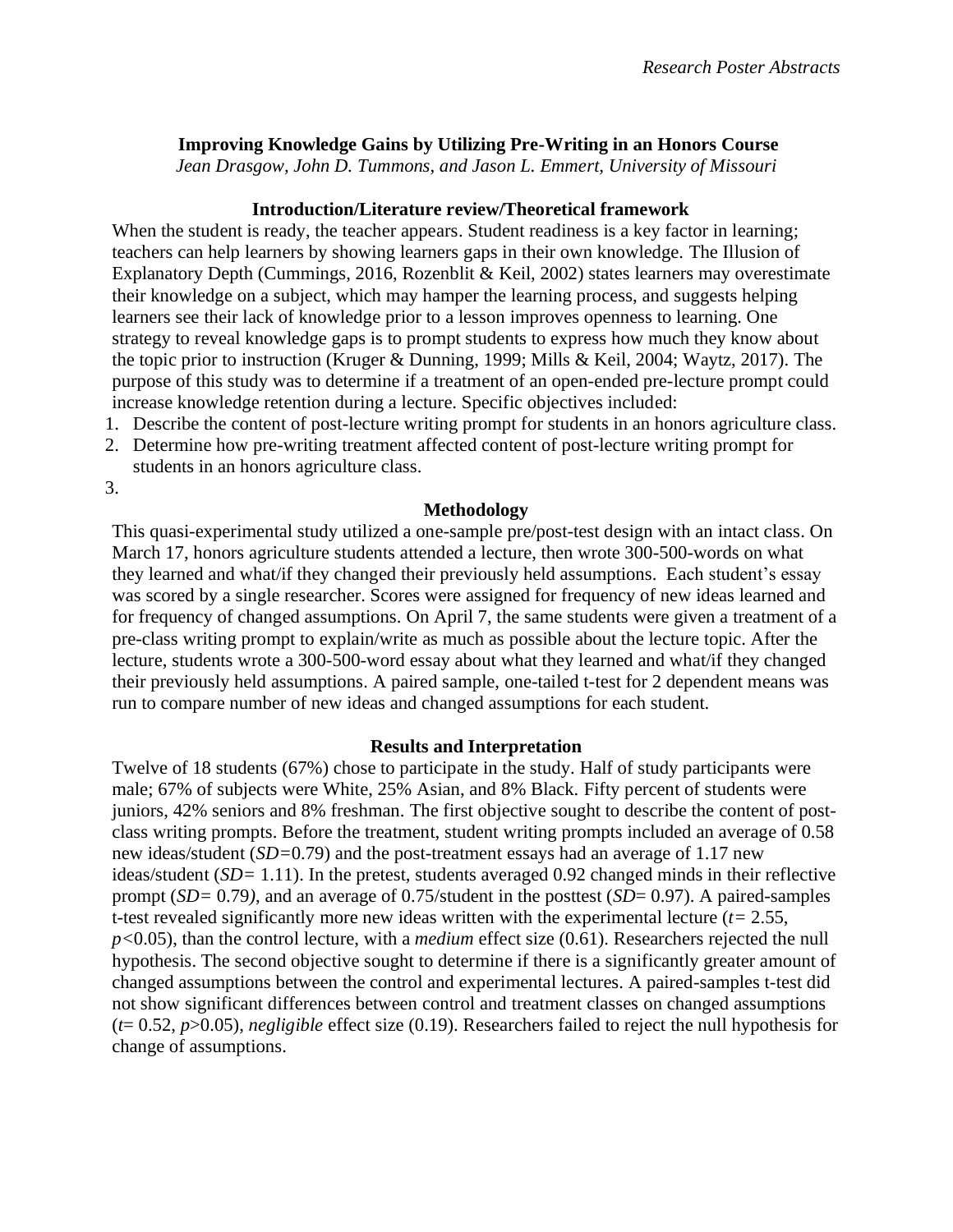### **Conclusions/Recommendations/Implications**

For our sample, students wrote more new ideas when shown their lack of knowledge in the treatment. Researchers recommend incorporating pre-class activities to help students become aware of their knowledge gaps. An educator can assist student learning by exposing the student's lack of knowledge prior to instruction. Educators can encourage students to listen for their own knowledge gaps, like words/concepts whose meaning is unclear. The treatment did not show a significant difference in the ability to change students' assumptions. Researchers recommend exploring alternative methods to identify student assumptions and uncover previous knowledge.

## **References**

- Cohen, J. (1992) A power primer. *Psychological Bulletin*, 112, 155-159. Retrieved from https://psycnet.apa.org/doi/10.1037/0033-2909.112.1.155.
- Cummings, C. (2016). Engaging Inexperienced Learners: Teaching Metacognition in Advising Programs. *Research and Teaching in Developmental Education*, 33(1), 89–95.
- Kruger, J., & Dunning, D. (1999). Unskilled and unaware of it: How difficulties in recognizing one's own incompetence lead to inflated self-assessments. *Journal of Personality and Social Psychology*, 77(6), 1121–1134.

http://dx.doi.org.proxy2.library.illinois.edu/10.1037/0022-3514.77.6.1121

- Mills, C. M., & Keil, F. C. (2004). Knowing the limits of one's understanding: The development of an awareness of an illusion of explanatory depth. *Journal of Experimental Child Psychology*, 87(1), 1–32. https://doi.org/10.1016/j.jecp.2003.09.003
- Rozenblit, L., & Keil, F. (2002). The misunderstood limits of folk science: An illusion of explanatory depth. *Cognitive Science*, 26(5), 521–562.

https://doi.org/10.1207/s15516709cog2605\_1

Waytz, A. (2017). 2017: What Scientific Term or Concept Ought to be More Widely Known? https://www.edge.org/response-detail/27117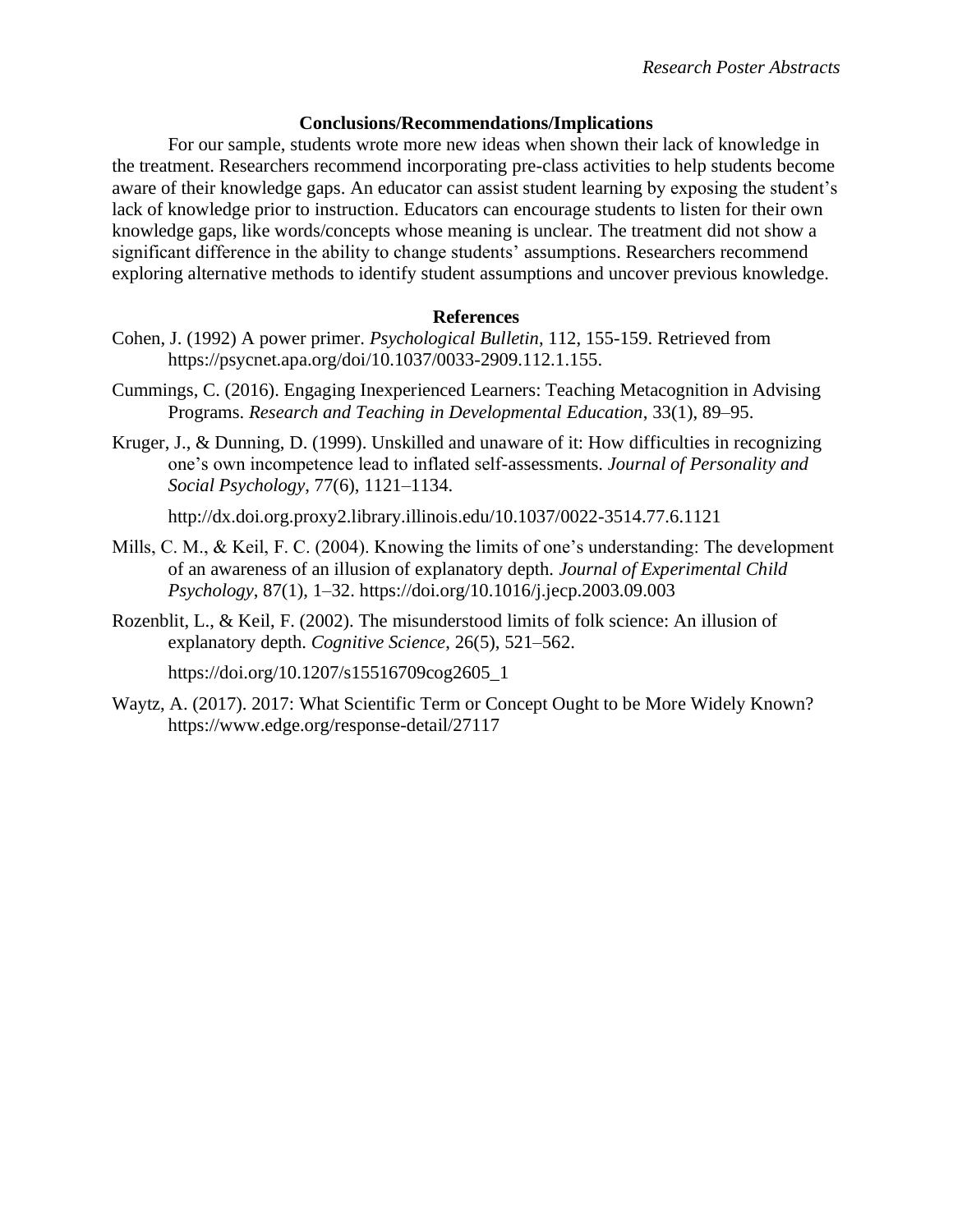## <span id="page-27-0"></span>**Formative Evaluation of Mentoring Project Activities: Implications for Professional Development and Evaluation Capacity Building**

*Mallen Marlowe, Rama Radhakrishna, Levon Esters, Neil Knobloch, DeEtra Young, and Andres Zabala, Penn State University and Purdue University*

### **Introduction/Need for Research**

Three land grant universities (two 1862s and one 1890) are working on a Multi-institutional mentorship project that will support the recruitment and retention of underrepresented minorities and women in food, agricultural, natural resources and human sciences (FANH). This is a threeyear initiative, which is being funded by a Higher Education Challenge Grant from the U.S. Department of Agriculture's National Institute of Food and Agriculture**.** Multi-Institutional mEntoring Network for Transforming Organizational CultuRe (M.E.N.T.O.R.) project connects students and faculty to create networking and interpersonal relationships that are essential for student success. The project brings together faculty from 12 land-grant universities and provides them with resources to develop campus-based diversity and inclusion mentoring programs. One of the resources provided was mini grants (up to \$15,000 over two years) to create Faculty Leadership Teams (FLT) to develop mentoring activities in their respective institutions. In addition, the project also provided professional development opportunities through webinars and expert speaker presentations on mentoring topics and provide FLTs and other staff the needed evaluation skills to successfully evaluate the project in achieving the stated outcomes. Thus, the purpose of this poster abstract was to assess progress made in the first year through a formative evaluation approach. Specifically, we examined professional development opportunities and evaluation webinars and their value in helping project participants to adequately prepare to plan, implement and evaluate their mini-grant projects.

#### **Conceptual Framework**

We used Kirkpatrick's Training Evaluation model (1998) as a framework for evaluating the M.E.N.T.O.R. project activities. "Kirkpatrick's model, which is one of the best-known models for evaluating the effectiveness of training courses, provides a comprehensive, simple and practical approach for use…" (Vizeshfar, Momennasab, Yektatalab, & Iman, 2018, p. 193). Kirkpatrick's model involves four levels-*reaction, learning, behavior change,* and *impact*. This poster abstract focuses on the first two levels of the Kirkpatrick's model, *reaction* and *learning*. *Reaction* level helps measure how participants in a program react to the training or activities. Such reactions serve as formative assessment as the training progresses to the next level. *Learning* level helps measure participant's attitude, knowledge gain, and skill development. Using this model as a framework, we sought feedback from project participants relative to their project activities and implementation (Reaction). Several professional development opportunities and evaluation capacity building activities were offered and assessed for learning which reflected the *learning* level of the model. We will continue to assess the project outcomes in years 2 and 3 to determine the *behavior changes* (stage 3) and impact (stage 4) of the model.

### **Methodology**

A short survey tool was developed using Qualtrics. The survey contained three sections. Section one assessed the importance of webinars in understanding the concept of mentoring and related topics, while section two specifically assessed two evaluation webinars in terms of importance, usefulness, and their intention to use the information in their mentor projects. The statements in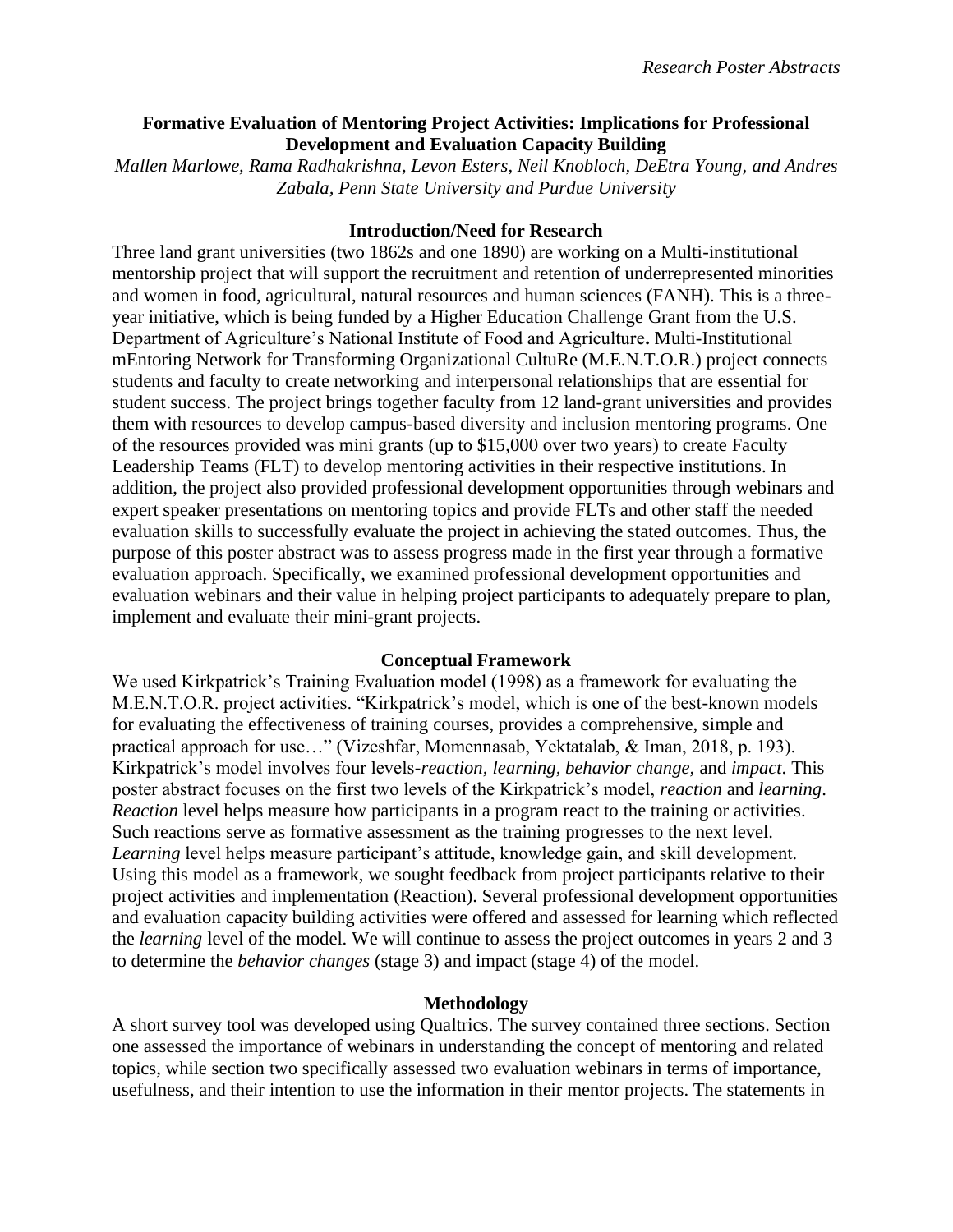both sections were measured using a five-point scale. Section three contained open-ended comments. The survey was reviewed by core members of the team (i.e., expert panel) to assess the appropriateness of questions and to establish validity. The survey was sent to all participants (N=49) who attended the workshop. Six core team members of the project were excluded from the survey response and data analysis ( $N=43$ ). After initial mailing and two follow-ups, a total of 13 participants completed the survey for a return rate of (30.2 %). Data was analyzed using descriptive statistics.

## **Results/findings**

Section one of the survey listed a series of (withheld for the blind review) webinar topics that were offered to the project participants and were asked to rate each webinar presentation using a five-point Likert scale that ranged from (1) "not at all" to (5) "a great deal. The top three highest rated webinar presentation topics were "*Inclusive and Intentional Mentoring*" (*M*=4.89, *SD*=0.31), followed by "*How to Plan and Grow Inclusive Cross-Cultural Institutional Mentoring Ecosystems" (* $M = 4.71$ *, SD = 0.45), "(Name withheld for the blind review): Developing a Mentoring Program*" ( $M = 4.70$ ,  $SD = 0.64$ ). Other webinar topics also received higher ratings ranging from 4.00 to 4.5.

Regarding the two evaluation webinar topics, participants rated the topic, *Writing Measurable Objectives, Assessment Plans, and Outcomes very high (* $(M = 4.67, SD = 0.47)$ *), followed by Formative and Summative Evaluation (M = 4.40, SD = 0.49). Participants were also asked to* indicate on a five-point Likert scale  $(1=$  not at all important to  $5 =$  very important) their interest in future evaluation webinar offerings. The most important evaluation topics were, "*Writing Outcome Statements and Selecting Indicators*" (M = 4.36, SD = 0.48), and "*Conducting Needs Assessment*" ( $M = 4.36$ ,  $SD = 0.64$ ). "*Developing Survey and Questions (Instrumentation)* ( $M =$ 4.18,  $SD = 0.57$ ), and "*Constructing a Logic Model*" ( $M = 4.09$ ,  $SD = 0.51$ ) were rated as "important."

Overall responses on level of helpfulness and usefulness of the webinars were positive! Measured on a four-point rating scale: (1) not at all helpful to (4) very helpful, when asked "To what extent were the webinars helpful to you in increasing your knowledge and skills related to the (Name withheld for the blind review) project"  $100\%$  ( $M = 3.36$ ,  $SD = 0.48$ ) of respondents indicated that the webinars were either "helpful (64%)" or "very helpful (36%)." When asked "do you plan to use the information in your mentoring project, again 100% of the respondents indicated that they are either already using the information (45%) or plan to use the information (55%) in the future.

#### **Conclusions**

Based on the findings, many of the respondents indicate that the webinar topics, including evaluation webinars were very important and useful to the FLT teams and their staff. Verbatim comments from a respondent supports this conclusion, "*Be inclusive and keep doing what you are doing, and evaluation sessions were very helpful for the project and future work*." The findings not only provided key input that informed core project team decisions on future webinars and activities, but also help build evaluation capacity of FLTs and project staff, which is key to conducting systematic and robust evaluations for better outcomes.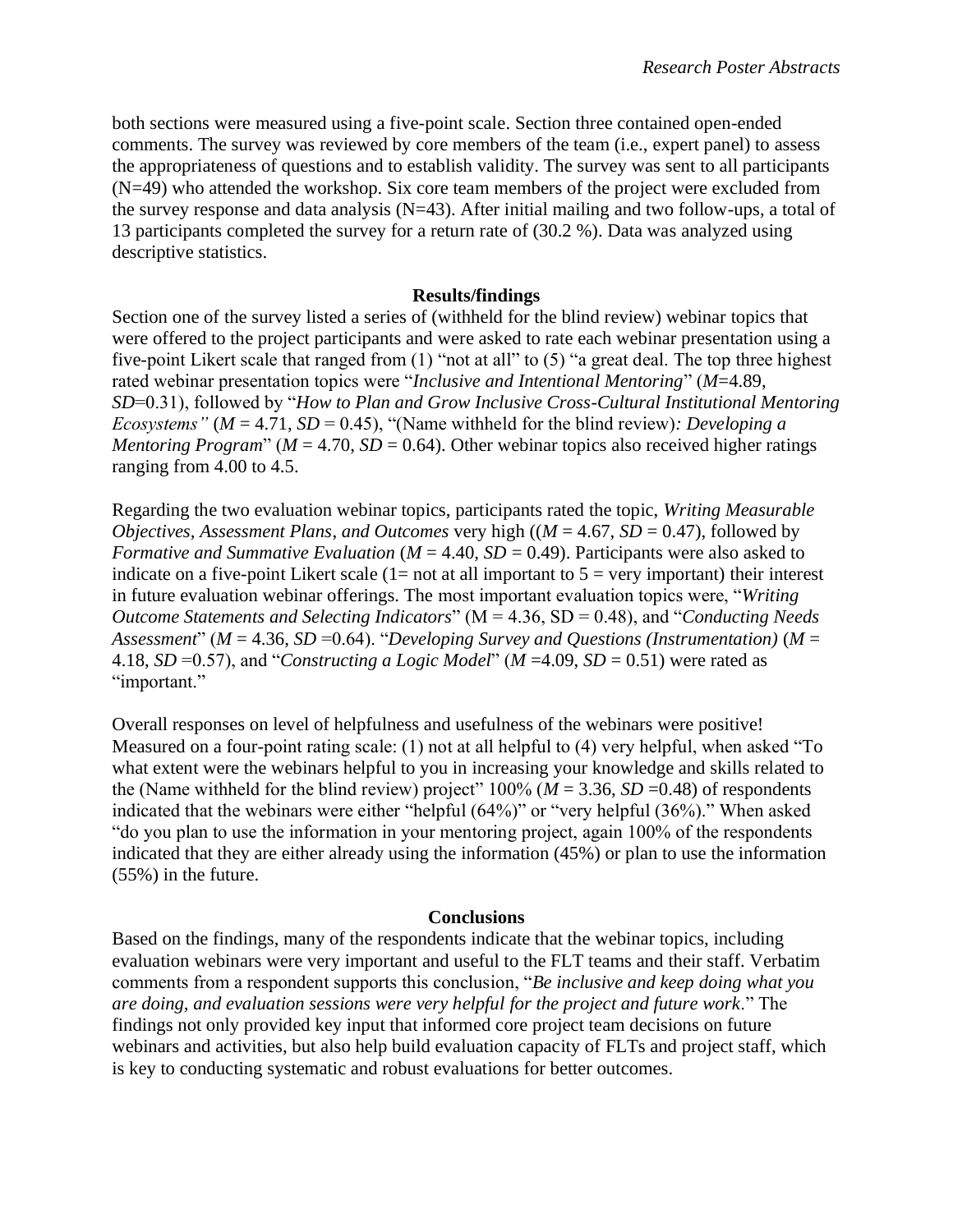#### **Implications/Recommendations/Impact on Profession**

This study highlighted a need for enhancing mentoring and evaluation concepts through webinars/ workshops for a multi-institutional project. This research has also shown that the information presented is useful and helpful to the FLT participants. The findings are of immense value going forward for making informed decisions on both project activities and evaluation capacity. The interest in future evaluation webinars is indicative of the desire of FLTs and project staff to learn and contribute to systematic evaluation of their mentoring projects.

### **References**

- Kirkpatrick, D. L. (1998). Evaluating training programs: The four levels. San Francisco, California: Berrett-Koehler Publishers.
- Radhakrishna, R., Chaudhary, A.K, & Tobin, D.B. (2019). Linking Extension program design with evaluation design for better outcomes. *Journal of Extension*, *57*(4) http://www.joe.org/joe/2019august/4tt1.php
- Vizeshfar, F., Momennasab, M., Yektatalab, S., & Iman, M. T. (2018). Evaluation of the effectiveness of a first aid health volunteers' training programme using Kirkpatrick's model: A pilot study. *Health Education Journal*, *77*(2), 190–197.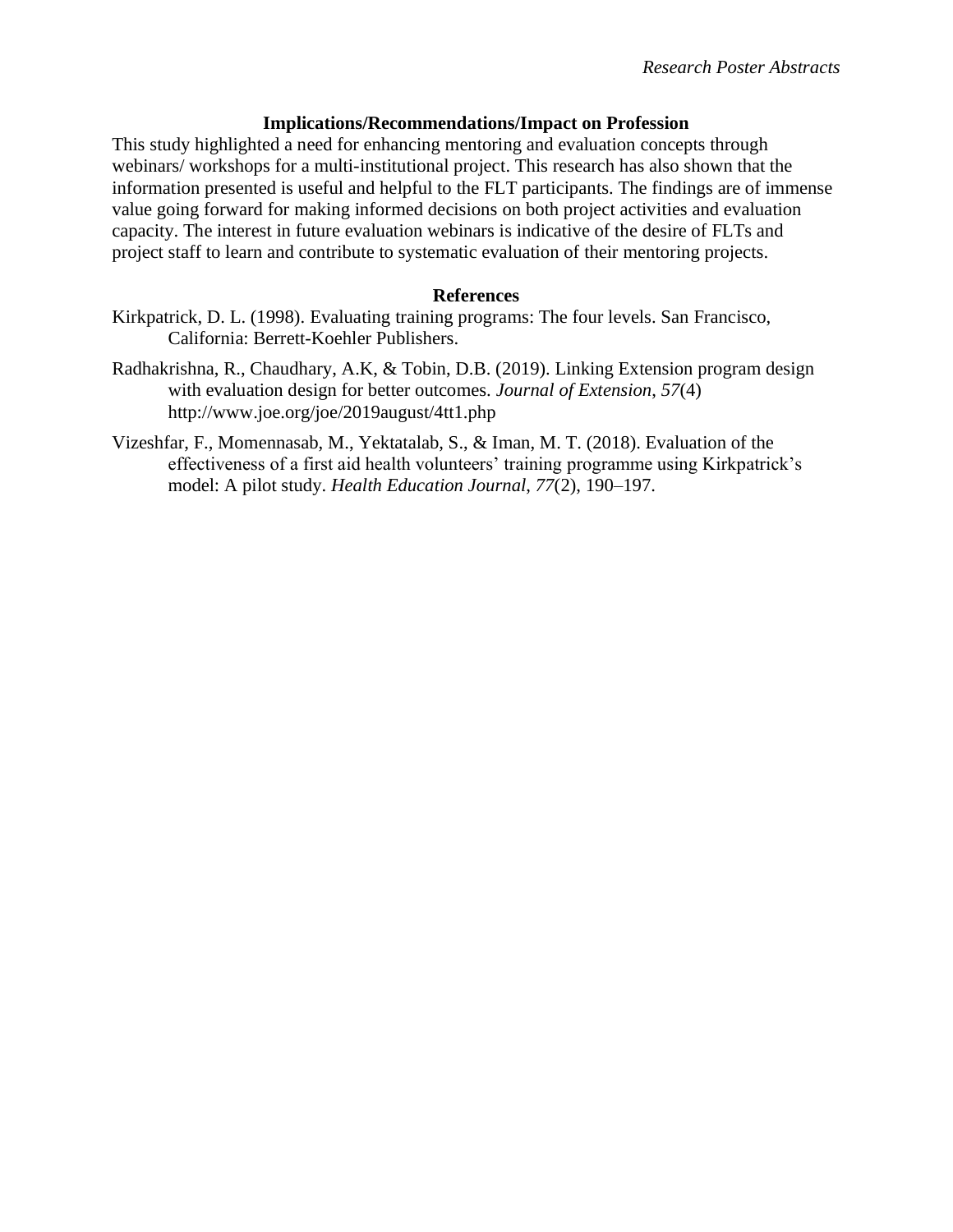## **Online Youth Global Learning Program: Educator Perceptions**

*Carson Letot Dr. Laura Rice, Dr. Melanie Miller Foster, Thomas Gabel, Dr. Daniel Foster, Penn State University*

## **Introduction**

Since 2019, the Global Teach Ag Network has provided programming targeted for secondary students named "GLAGjr" to educators registered for the Global Learning in Agriculture (GLAG) Conference. During GLAG, educators are provided professional learning opportunities in food security and global learning. GLAGjr provides educators with online modules that are ready to be adapted by educators in their instructional settings for secondary students to bring the content from GLAG into their classrooms. Due to COVID-19, utilization of online learning platforms increased across the world (Sidamon-Eristoff, 2020). Researchers need to analyze a wide range of actions to define the interactions instructors use and the potential of interactions that supports meaningful online learning (Kanuka & Garrison, 2004) and facilitates students' satisfaction (Hosler & Arend, 2012; Maddrell, Morrison & Watson, 2011). The research project focused on ways to improve the online learning modules and their effectiveness, as well as revealed educator needs to utilize online materials both in the classroom and remotely. As the researchers continually seek to improve program delivery and meet a higher demand of educators searching for future online resources, the hope for the study was to be a catalyst for further evaluation of GLAGjr programming.

The following objectives guided the research study:

1. Describe educator perceptions of global learning in agriculture needs through three virtual focus groups with six to eight educators in each group.

2. Determine educator preference to online mode and platforms for virtual global learning instruction.

## **Theoretical Framework**

The Community of Inquiry (CoI) (Figure 1.) was the theoretical framework guiding the research study. The CoI framework represents creating a deep and meaningful learning experience through the development of three interdependent elements – social, cognitive, and teaching presences (Garrison, 2000). The research-grounded framework has proven effective over the last three decades. Researchers reported that meaningful learning outcomes are provided by following the CoI framework in the online instructional process (Rourke & Kanuka, 2009). The framework is an effective way to explain the interactions among people, content and system for successful teaching and learning (Garrison, Anderson, & Archer, 2001; 2010). In applying this framework to online educational spaces, research evidences the intersection of the three presences has a strong positive influence on participant experiences in their online programs (Flock, 2020; Boston, et al, 2019). The research study was guided by the CoI Framework to explore the interactions of each of the three presences to determine the educational experience being curated through GLAGjr.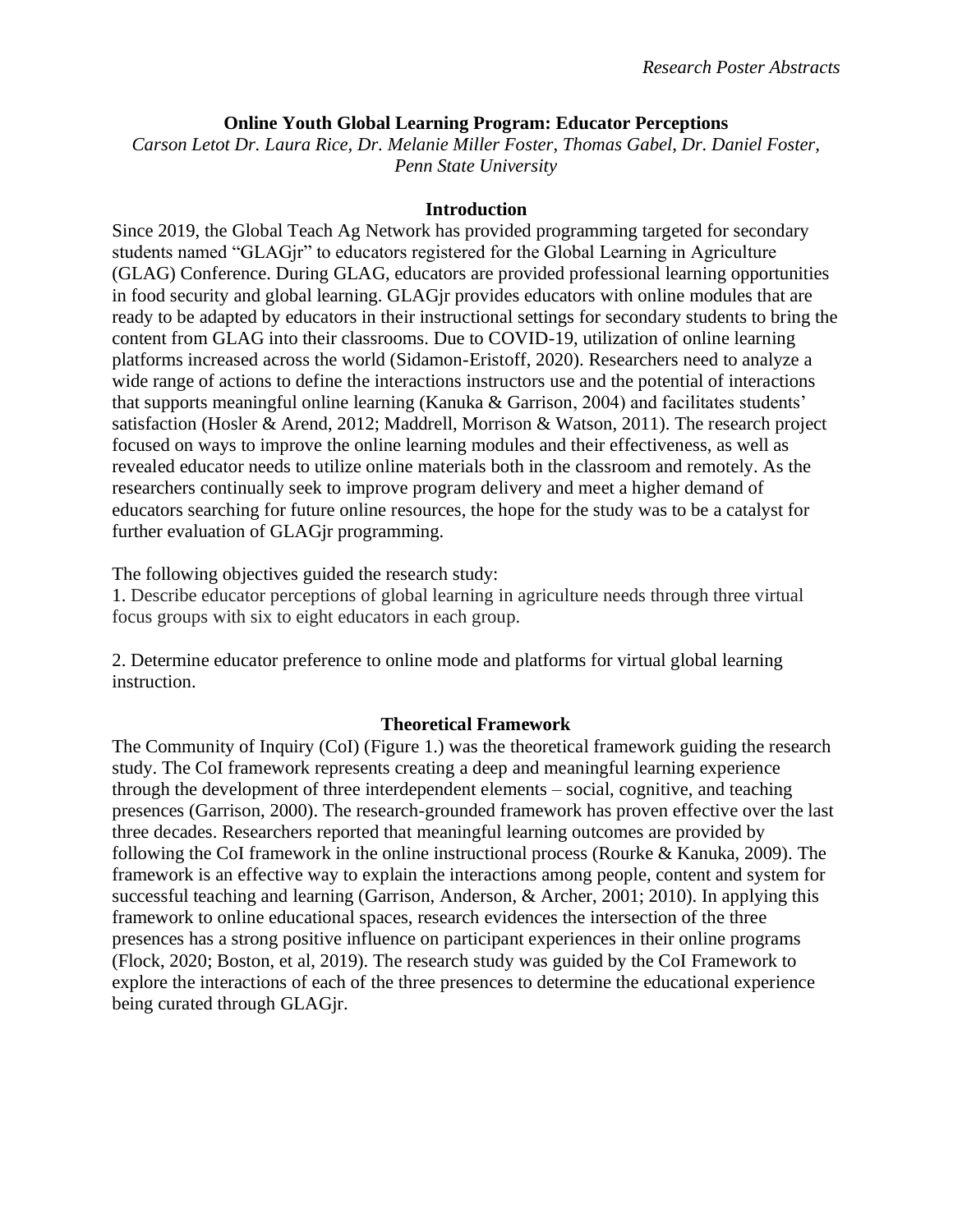

## **Methods**

The research study was qualitative in nature. Focus groups of educators utilizing GLAGjr were conducted. Twenty-one educators from a possible population of 60 opted into participating in one of three purposively formed focus groups largely formed to accommodate professional schedules. Each focus group responded to prompts addressing their challenges with teaching global agriculture through virtual settings, the educational technology platforms they utilized in their classroom prior to the COVID-19 pandemic as well as the platforms they have adopted since the onset of the pandemic and needs they must have to comfortably teach global agriculture through online platforms in the future. A non-biased facilitator was engaged to manage focus group sessions. An additional observer/note taker that was not part of the study or population was enlisted to keep notes for triangulation of findings for each focus group. Trustworthiness of the data analysis was advanced with the research team's collaboration for credibility, an audit trail of data analysis for dependability as well as routine review of examination of perceptions of the team members to provide the reflexivity called for in a qualitative study (Lincoln & Guba, 1985) A thematic analysis of the session transcripts was conducted using MAXQDA software to evaluate educator needs and challenges, as well compile a list of educational technology platforms that are being utilized heavily for online teaching related to global agriculture.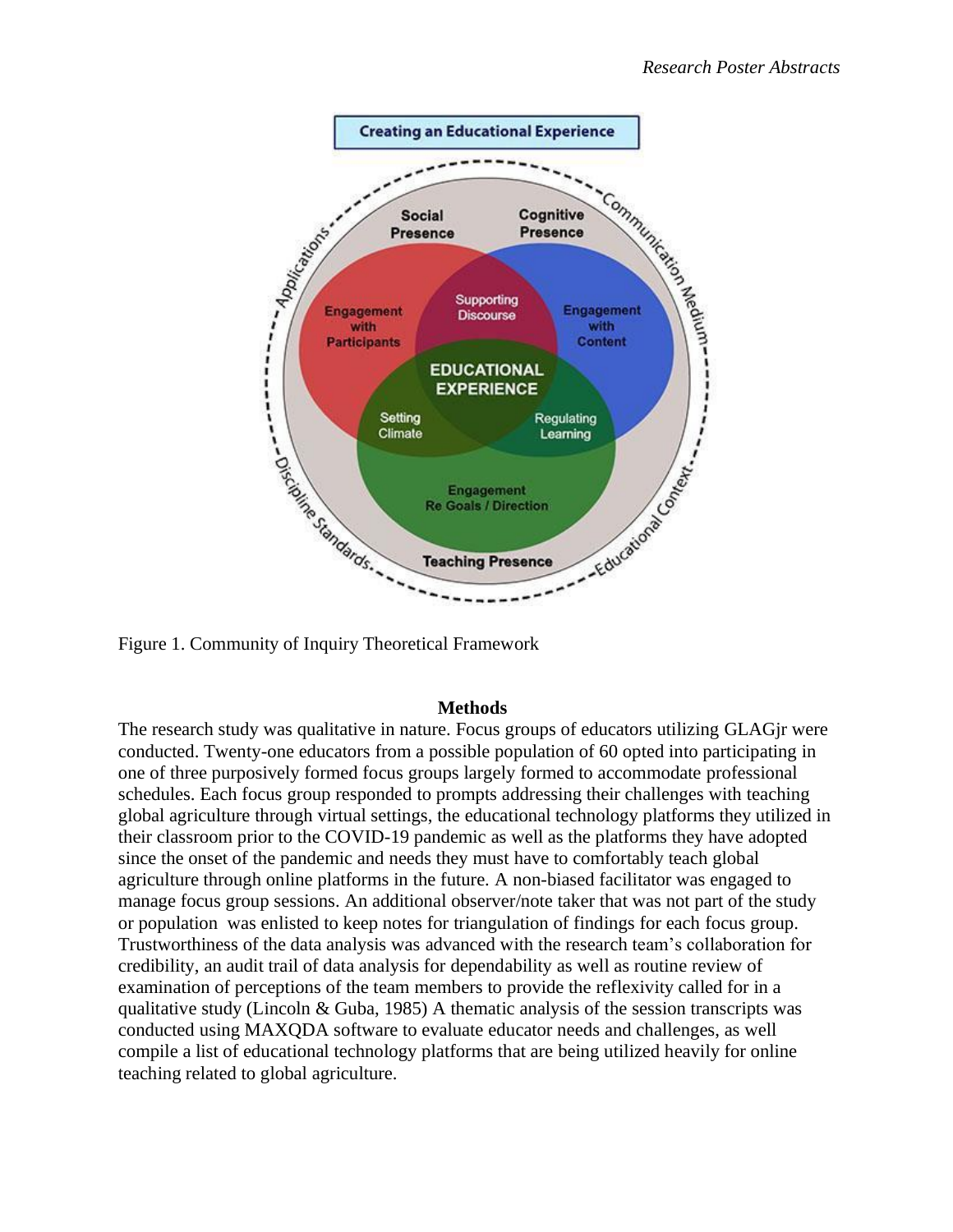#### **Findings**

The research team utilized MAXQDA analysis to review the focus group transcripts compiling a list of commonly shared sentiments. Emergent themes included "*the sense of being overwhelmed by sheer number of options in educational technology platforms*" coupled with a "*frustration on where to begin*", the "*role of institutional mandates play in educational technology decisions*", and the "*need for explicit examples of global food security integrations to existing curriculum frameworks*." A phenomenon that emerged organically which suggested a need for further investigation in future studies was labeled by the researchers as "AHA Moments." The "AHA Moments" were sudden insight and innovation articulated by the educators. Insight involves an interpretation of concepts that is commonly recognized as creativity (Friedman & Förster, 2005). The "AHA Moments" provided broad context for connecting to specific characteristics of the domains of the CoI Framework. Twenty specific "AHA Moments" emerged throughout the texts and settled into six researcher identified domains. The six domains included Teacher Practices, Learner/Learning, Time, Connection, Social Media, and Global. The Teacher Practices domain had the strongest presence with 11 occurrences, and the Connection paradigm occurred 5 times. Direct quotes exemplifying each domain is provided below.

#### *Teacher Practices*

*I would agree with what everyone is experiencing and saying the other addition, I would add is two pieces as outside of the curriculum and content, it's me, it's challenged me made me think outside the box or differentiation"* 

*"I don't have many students that are currently learning virtually, but I anticipate that happening. One thing that I think would be super helpful or one thing that I've just thought about in my mind is choosing what I would consider core concepts. These are like the core things that if you're in whatever class. Let's say wildlife management. The real core takeaways that you need to know and understand and creating kind of like the previous speaker said like recordings. Really good, well done, lesson recording engaging on those core concepts and then teachers, and especially young teachers, I think they're still just like trying to get their grip in their classroom and then they're being asked to teach this way they could take those core recordings and those recordings would fit. And then, as a teacher, then I can, I can work from there. All students are receiving this core lesson and then I can get creative with them. But I think melting it down to the core and doing a really good job of providing some sort of format. I don't know if videos, the best or like a module or something. But it but make it well done so students can go through to learn those core concepts and then leave some creativity up to teachers to go from there. It goes along with your lab idea. I think a little bit like just creating those resources because I think we could go crazy creating resources, but it will it be useful to everyone. No, I think creating resources that would be useful to most people are important than this time."* 

#### *Learner/Learning*

*"And I think maybe one of the things that the pandemic will obviously give us some thought process on is how learning is achieved, and when time is no longer a factor in that learning. Now how does that, how does that change the way that we go about it and certainly interesting.\_"*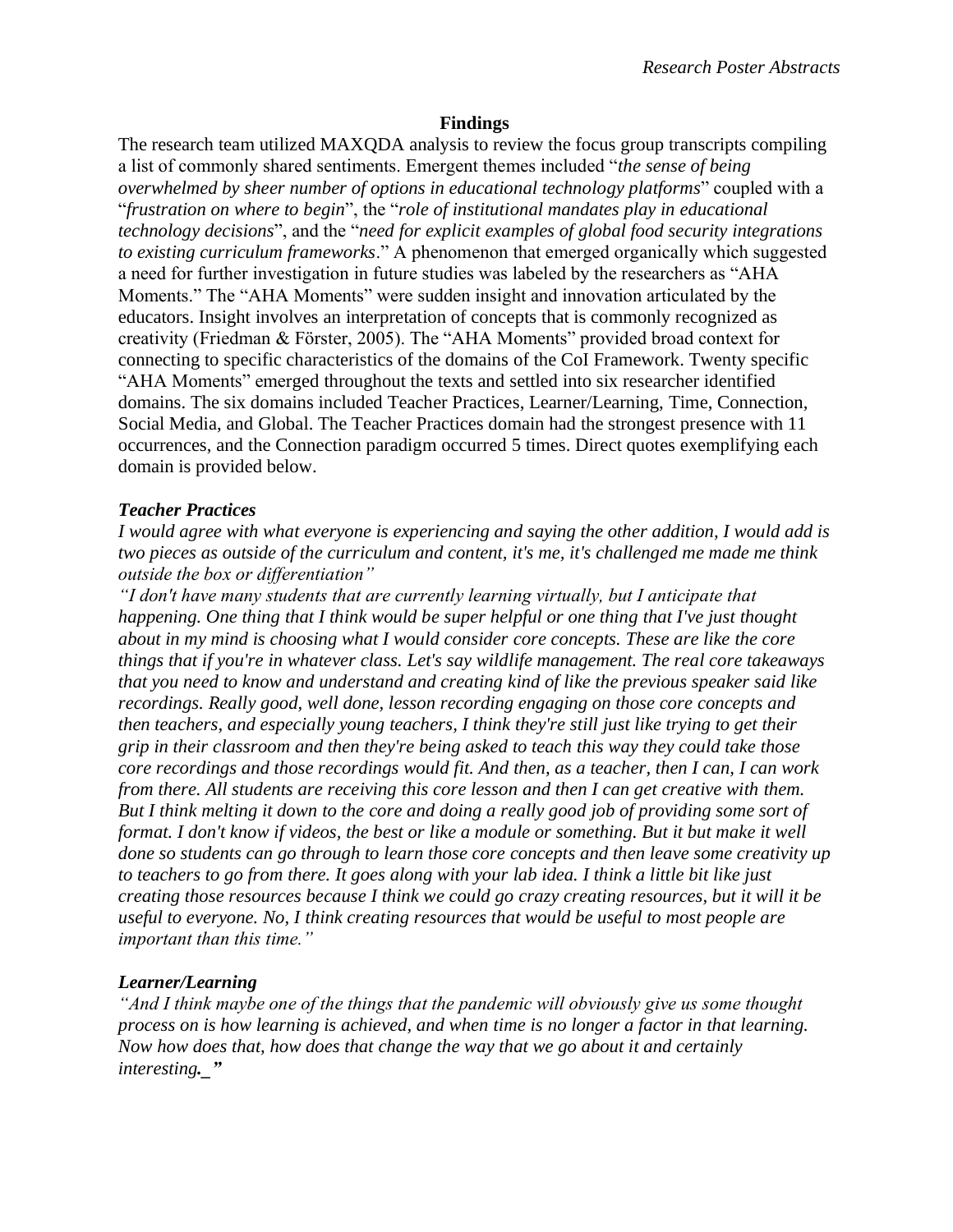## *Time*

"…a really great opportunity to really rethink what it is we do because seat time…Why, why do we class 45 minutes or an hour or whatever it is. It is because somewhere, somebody decided that you must be in school so many hours a day. Right. It allows you to get back to a thought process of what is the absolute core information that the student needs to learn. And then, now how do we deliver. How do we do that and the How has obviously changed because we used to do it in a box in a building and now we have to do it across multiple platforms and mediums at the speed of whatever is going on and so as we start looking at this, I think one of the things is that we have to, again, we haven't had any time to do this, but yet start step back and look and alright - What is the absolute core thing that this lesson supposed to teach. How do we do that. And then once the kid gets it. Now we can move on and whether the kid gets it in 10 minutes, 60 minutes, Hundred and 60 minutes Really doesn't matter anymore."

## *Connection*

"…rethinking intentional and meaningful relationships. A lot of times we get that through facial expressions and being in that same space and the feeling someone gives you. So thinking about what that looks like online is another piece that I know I've been personally challenged with and the more time I invest in that I definitely see the outcomes. And then I see it, then when I try to connect then especially so my special education learners like okay she does care about my learning. She wants to get to know me. She's not here just doing her job. It's not really different from before March, but I do think it adds an extra layer. When you're doing it digitally. I think it takes a lot more time and intentionality on our end."

## *Social Media*

"Because teachers have had the time over the summer to kind of get more familiarized with new things and I know a lot of my teachers go to social media for a lot of their ideas. Like Tik Tok and follow other teachers from all over the country to get their ideas and they've picked up a lot over the summer."

## *Global*

"And I think you bring up a great point to and I, that's one of the thing that worries me is, we have we had started prior to this, as you know, an international experience with our students and Ag. And I don't know, in the future, if that's going to be possible anytime soon. So how do we how do we get some of the same experiences. How can you connect you know connecting us to maybe people who are willing to speak to our classes via zoom or those types of things, or other people who have had those experiences because, I mean, those of us who had those experiences, know that they're not something that you can replicate with a speaker, but in the foreseeable future. I don't know how we're going to be able to give those experiences."

## **Conclusions/Implications**

Gašević et al. (2015) reported that instructor's feedback of learning activities plays a positive role in terms of the relationship between teaching presence and cognitive presence for participants of an effective online educational experience. However, a lack of best practices and collection of online learning activities/platforms for agricultural instruction exists. The GLAGjr program is an effort to build a community of practice that fosters the development of secondary students through global learning. Garrison (2000) emphasized that there should be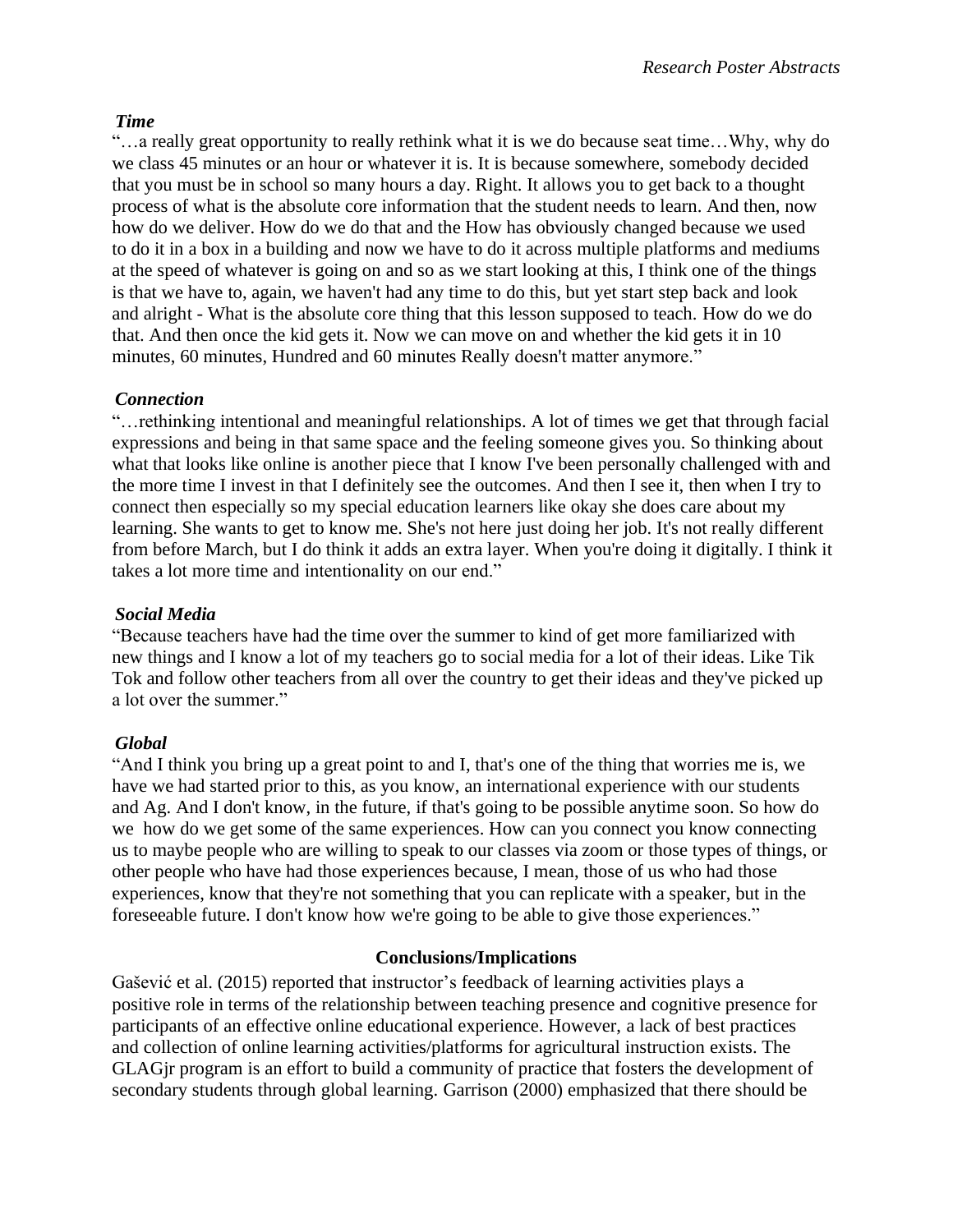an interaction between the cognitive, social and teaching presences. The researchers are driven to continue to explore the significant relationships cultivated through the GLAGjr program to create an effective online education experience.

Further research is needed to continue investigating effective online communities of practice that are curated to meet the specific needs of educators working in the space of global agriculture and food security. Given the results of the study that yielded the novel "AHA moments" and potential for articulating theoretical framework concepts through the lens of educator quotes, the researchers will be conducting similar assessments of the other programs offered under through the Global Learning in Agriculture Conference. A study conducted by Kounios & Beeman (2009) demonstrated potential to explore opportunities to facilitate insight or the "AHA moments." Research has not been extensively conducted to study insight potential in the space of agricultural education. Studies could be done to assess the viability of comparing "AHA moments" across populations that are working with similar technology to better design programming resources that encourage a higher frequency of insight.

### **References**

Boston, W., Diaz, S. R., Gibson, A. M., Ice, P., Richardson, K, & Swan, K. (2019). An

Exploration of the Relationship Between Indicators of the Community of Inquiry Framework and Retention in Online Programs. *Journal of Asynchronous Learning Networks*, 14(1).

- Flock, H. (2020). Designing a Community of Inquiry in online courses. *The International Review of Research in Open and Distributed Learning, 21*(1), 134-152.
- Friedman R.S., Förster J. (2005). Effects of motivational cues on perceptual asymmetry: Implications for creativity and analytical problem solving. Journal of Personality and Social Psychology, 88, 263–275. [https://doi.org/10.1037/0022-3514.88.2.263](https://psycnet.apa.org/doi/10.1037/0022-3514.88.2.263)
- Garrison, R. (2000). Theoretical challenges for distance education in the 21st century: A shift from structural to transactional issues. *The International Review of Research in Open and Distributed Learning*, *1*(1). 1–22.<https://doi.org/10.19173/irrodl.v1i1.2>
- Garrison, D. R., Anderson, T., & Archer, W. (2001). Critical thinking, cognitive presence, and computer conferencing in distance education. *American Journal of Distance Education*, *15*(1).<https://doi.org/10.1080/08923640109527071>
- Garrison, D. R., Anderson, T., & Archer, W. (2010). The first decade of the community of inquiry framework: A retrospective. *The Internet and Higher Education*, *13*(1–2), 5–9. [https://doi.org/10.1016/j.](https://doi.org/10.1016/j.%20iheduc.2009.10.003) iheduc.2009.10.003
- Gašević, D., Adesope, O., Joksimović, S., & Kovanović, V. (2015). Externally-facilitated regulation scaffolding and role assignment to develop cognitive presence in asynchronous online discussions. *The Internet and Higher Education*, *24*, 53–65. <https://doi.org/10.1016/j.iheduc.2014.09.006>
- Kanuka, H., & Garrison, D. R. (2004). Cognitive presence in online learning. *Journal of Computing in Higher Education*, *15*(2), 21–39.<https://doi.org/10.1007/BF02940928>
- Kounios, J., & Beeman, M. (2009). The Aha! Moment: The Cognitive Neuroscience of Insight.